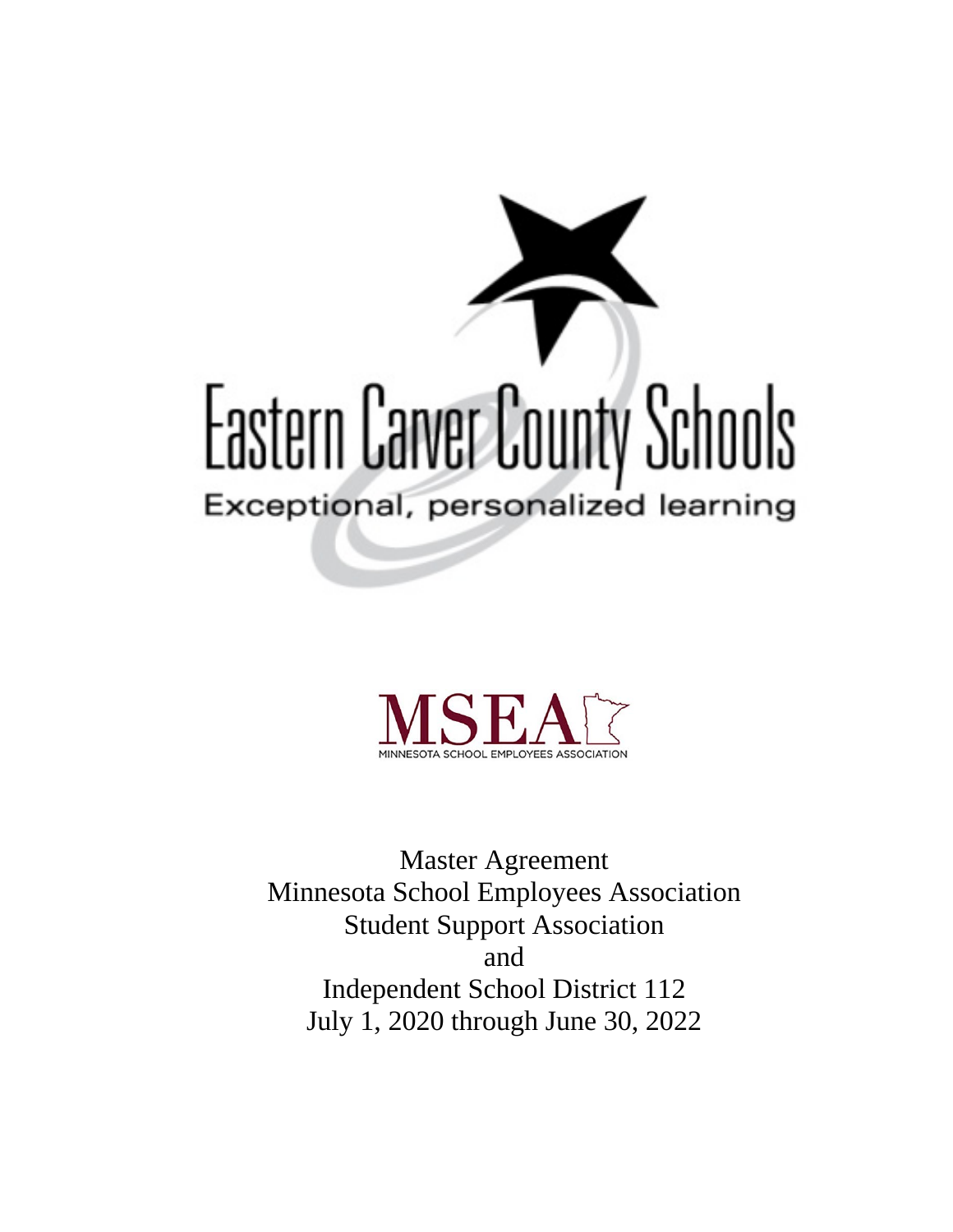# **TABLE OF CONTENTS**

#### **Page**

| <b>ARTICLE I</b>   | <b>PURPOSE</b>                                                                                                                                                           |                                                                                                             |
|--------------------|--------------------------------------------------------------------------------------------------------------------------------------------------------------------------|-------------------------------------------------------------------------------------------------------------|
|                    |                                                                                                                                                                          | 1                                                                                                           |
| <b>ARTICLE II</b>  | <b>RECOGNITION OF EXCLUSIVE REPRESENTATIVE</b>                                                                                                                           |                                                                                                             |
|                    |                                                                                                                                                                          |                                                                                                             |
| <b>ARTICLE III</b> | <b>DEFINITIONS</b>                                                                                                                                                       |                                                                                                             |
|                    | Sec. 1."Terms and Conditions of Employment"<br>Sec. 2. Description of Appropriate Unit<br>Sec. 6. Full Time Equivalent Chart<br>Sec. 8 Temporary LOA Paraprofessional    | 1<br>$\mathbf{1}$<br>1<br>$\mathbf{1}$<br>$\mathbf{1}$<br>$\boldsymbol{2}$<br>$\mathbf 2$<br>$\overline{2}$ |
| <b>ARTICLE IV</b>  | <b>SCHOOL BOARD RIGHTS</b>                                                                                                                                               |                                                                                                             |
|                    | Sec. 1. Inherent Managerial Rights<br>Sec. 2. School Board Responsibilities<br>Sec. 3. Effect of Laws, Rules and Regulations<br>Sec. 4. Reservation of Managerial Rights | $\overline{2}$<br>$\overline{2}$<br>$\overline{2}$<br>3                                                     |
| <b>ARTICLE V</b>   | <b>EMPLOYEE RIGHTS</b>                                                                                                                                                   |                                                                                                             |
|                    | Sec. 2. Request for Dues Check Off<br>Sec. 3 Remission of Withheld Funds                                                                                                 | $\mathfrak{B}$<br>$\mathsf 3$<br>3<br>3<br>3<br>3                                                           |
| <b>ARTICLE VI</b>  | <b>DUTY YEAR AND DUTY WEEK</b>                                                                                                                                           |                                                                                                             |
|                    | Sec. 4. Emergency /Weather Closing                                                                                                                                       | 4<br>4<br>$\overline{4}$<br>$\overline{4}$<br>$\overline{4}$<br>4<br>5                                      |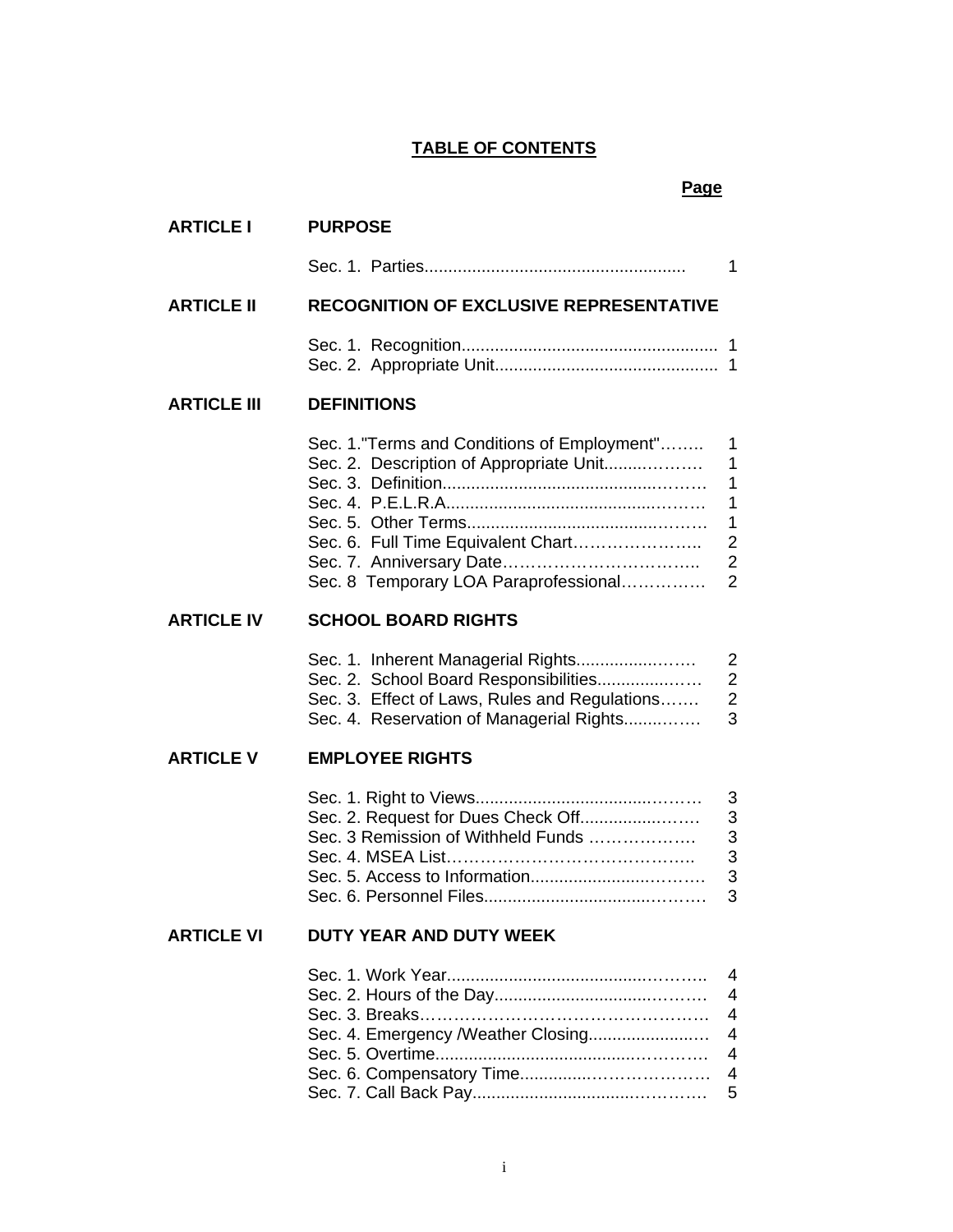# **ARTICLE VII RATES OF PAY**

| Sec. 4. Rate of Pay for District 112 Chaska Student |  |
|-----------------------------------------------------|--|
| <b>Support Association Employees Substituting</b>   |  |
|                                                     |  |
|                                                     |  |

# **ARTICLE VIII HOLIDAYS/PERSONAL DAYS/VACATION**

| Sec. 1. Conditions and Definitions Relating to |  |
|------------------------------------------------|--|
|                                                |  |
|                                                |  |
|                                                |  |
|                                                |  |
|                                                |  |

# **ARTICLE IX GROUP INSURANCE**

| Sec. 10. Duration of Insurance Contribution11 |  |
|-----------------------------------------------|--|
|                                               |  |

# **ARTICLE X LEAVES OF ABSENCE**

|                                                       | 12 <sup>°</sup> |
|-------------------------------------------------------|-----------------|
|                                                       | 13              |
|                                                       | 14              |
|                                                       | 15              |
| Sec. 5. Leave Extensions for Child Care and General   | 15              |
|                                                       |                 |
|                                                       |                 |
|                                                       |                 |
|                                                       |                 |
|                                                       |                 |
|                                                       |                 |
| Sec. 12 .Donation of Leave Day to Another Employee 17 |                 |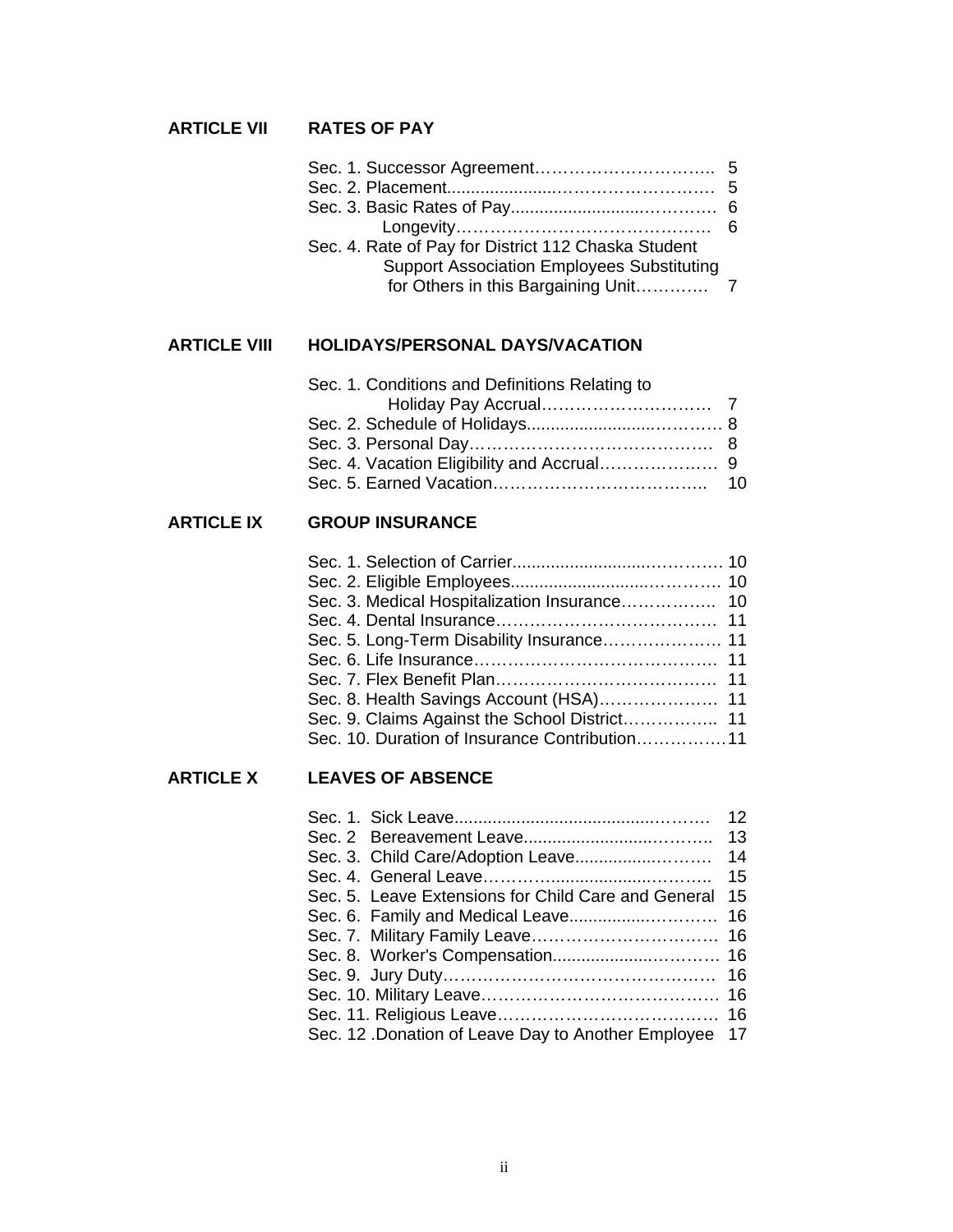| <b>ARTICLE XI</b>   | <b>VACANCIES AND JOB POSTING</b>                                                                                                                                                      |                      |
|---------------------|---------------------------------------------------------------------------------------------------------------------------------------------------------------------------------------|----------------------|
|                     | Sec. 2. Application for and Filling Vacancies 17<br>Sec. 3. Notice of Filling of Vacancies 18<br>Sec. 4. Administrative Transfer 18<br>Sec. 5. Summer School Positions 18             |                      |
| <b>ARTICLE XII</b>  | <b>SENIORITY</b>                                                                                                                                                                      |                      |
|                     |                                                                                                                                                                                       | 18<br>18<br>19<br>20 |
| <b>ARTICLE XIII</b> | <b>RETIREMENT/ SEVERANCE PAY</b>                                                                                                                                                      |                      |
|                     | Sec. 1. Eligibility for Severance Pay 20<br>Sec. 3. Terminated Employment 21<br>Sec. 4. Insurance Coverage after Retirement 21<br>Sec. 5. Post Retirement Health Care Savings Plan 21 |                      |
| <b>ARTICLE XIV</b>  | DEFERRED COMPENSATION PLAN                                                                                                                                                            |                      |
|                     |                                                                                                                                                                                       |                      |
| <b>ARTICLE XV</b>   | PROBATIONARY PERIOD/DISCIPLINE/DISCHARGE/<br><b>RESIGNATION</b>                                                                                                                       |                      |
|                     |                                                                                                                                                                                       | 23<br>23             |
| <b>ARTICLE XVI</b>  | <b>GRIEVANCE PROCEDURE</b>                                                                                                                                                            |                      |
|                     | Sec. 3. Definitions and Interpretations 25                                                                                                                                            |                      |
| <b>ARTICLE XVII</b> | <b>MISCELLANEOUS</b>                                                                                                                                                                  |                      |
|                     |                                                                                                                                                                                       |                      |

|--|--|--|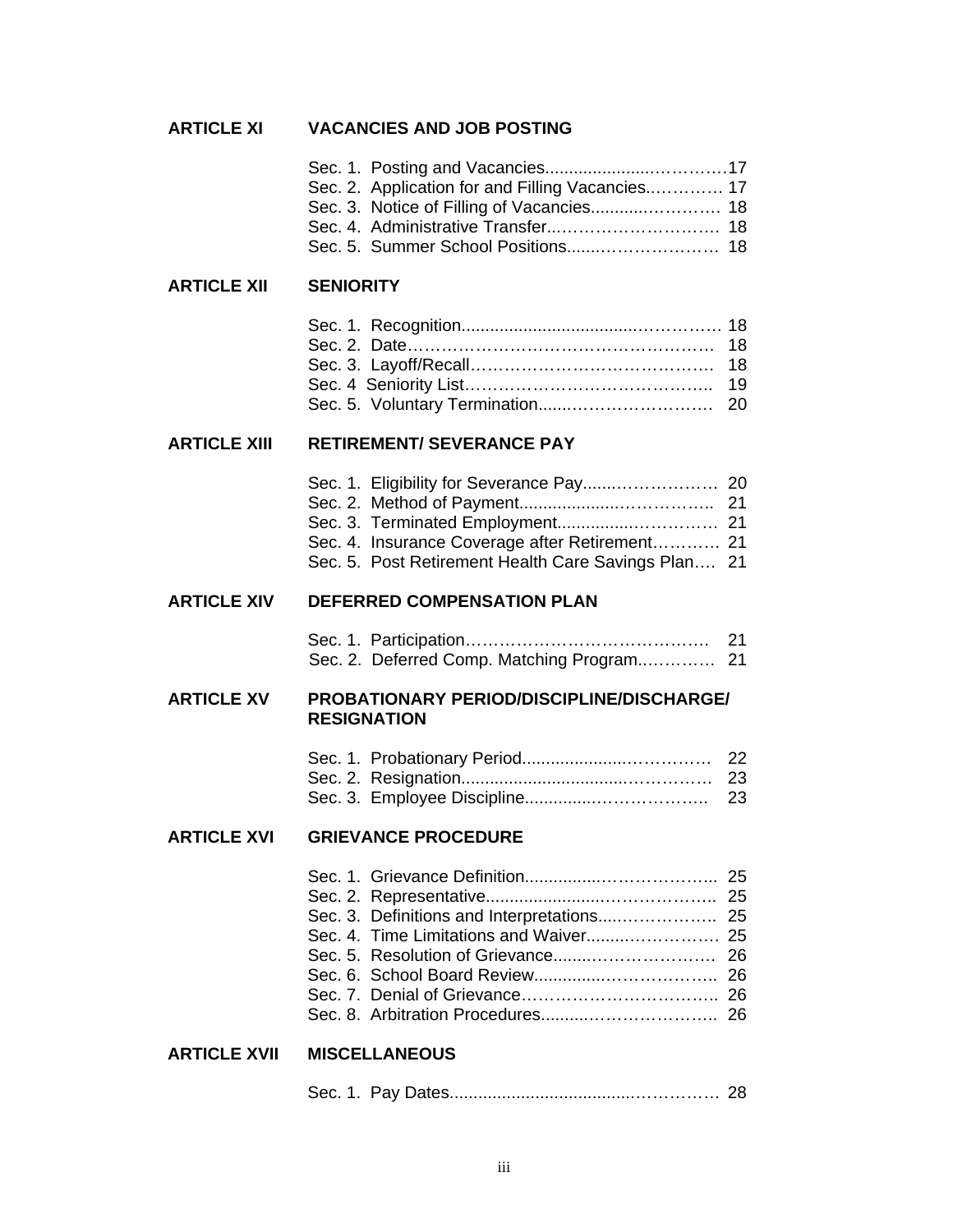|                                                              |                 | Sec. 4. Per Diem and Mileage Reimbursement 28 |             |
|--------------------------------------------------------------|-----------------|-----------------------------------------------|-------------|
| <b>ARTICLE XVIII</b>                                         | <b>DURATION</b> |                                               |             |
|                                                              |                 |                                               | -29         |
| <b>SIGNATURE PAGE</b><br><b>APPENDICES &amp; MEMORANDUMS</b> |                 |                                               | 30<br>$31+$ |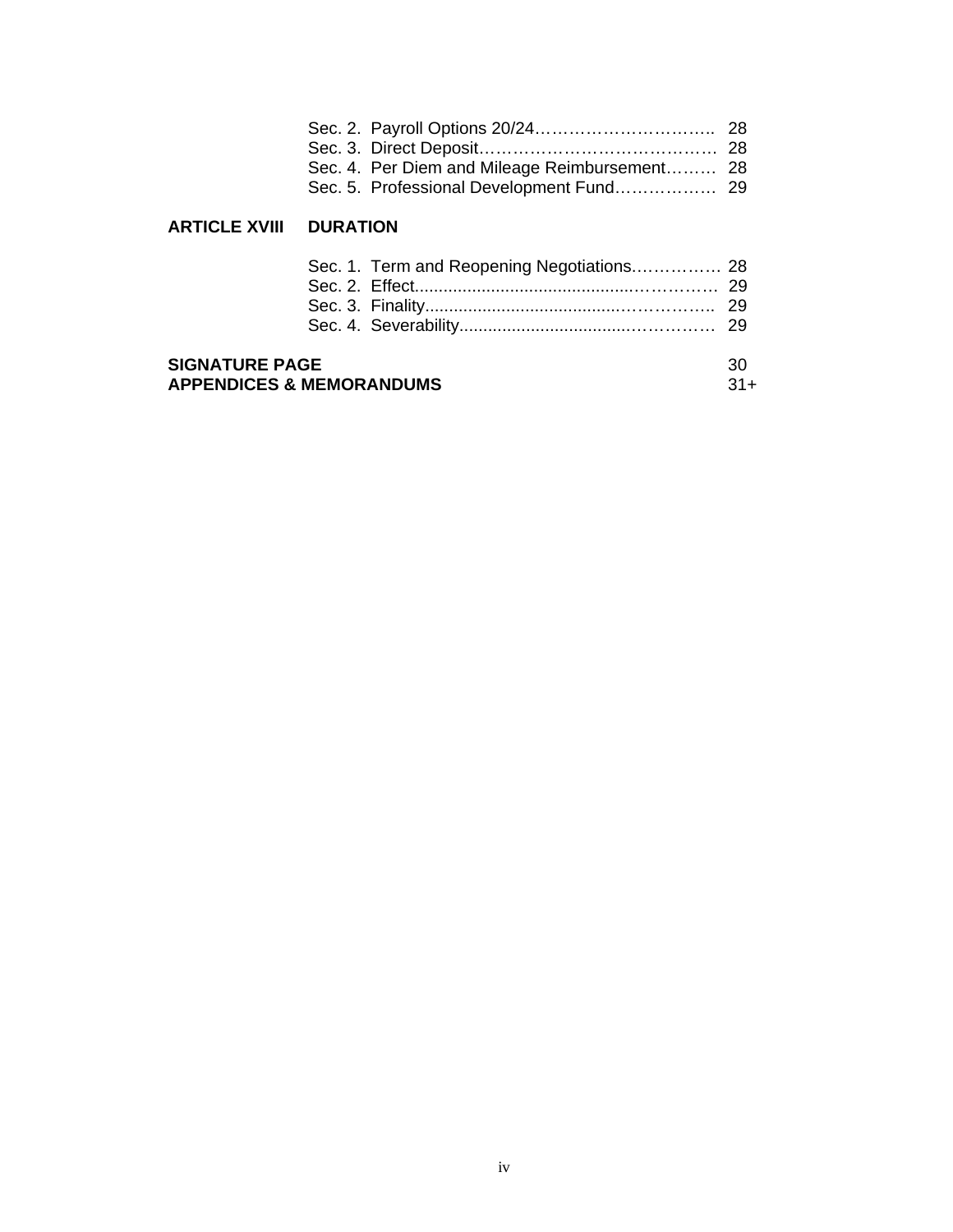# **ARTICLE I PURPOSE**

**Section 1. Parties:** This Agreement is entered into between the Independent School District 112, Chaska, Minnesota (hereinafter referred to as the School District or District), and the Minnesota School Employees Association, (hereinafter referred to as the "Association"), pursuant to and in compliance with the Minnesota Public Employment Labor Relations Act of 1971, as amended, (hereinafter referred to as P.E.L.R.A.), to provide the terms and conditions of employment during the duration of the Agreement.

# **ARTICLE II RECOGNITION OF EXCLUSIVE REPRESENTATIVE**

**Section 1. Recognition:** In accordance with P.E.L.R.A., the School District recognizes the Minnesota School Employees Association as the exclusive representative for all employees of Independent School District No. 112, Chaska, Minnesota, whose employment service exceeds the lesser of twelve and a half (12.5) hours per week or thirty-five (35) percent of the normal work week and more than sixty-seven (67) days per year, who are included in APPENDIX A of this Master Agreement, which exclusive representative shall have those rights and duties as prescribed by P.E.L.R.A. and as described in the provisions of this Agreement.

**Section 2. Appropriate Unit:** The exclusive representative shall represent all such employees of the District contained in the appropriate unit as defined in ARTICLE III, Section 2 of this Agreement and the P.E.L.R.A., and in certification by the Commissioner of Mediation services, Case No. 81-PR-946-A. Refer to Appendix A for a listing of current positions

# **ARTICLE III DEFINITIONS**

**Section 1. "Terms and Conditions of Employment":** Terms and conditions of employment means the hours of employment, the compensation therefore, including fringe benefits, except retirement contributions or benefits, and the District's personnel policies affecting the working conditions of the employees.

**Section 2. Description of Appropriate Unit:** For purposes of this Agreement, the appropriate unit shall mean all employees of Independent School District No. 112, Chaska, Minnesota, as described in Section 1 of Article II above.

**Section 3. Definition:** Any reference in this Agreement to the School Board, Board, School District, or District shall mean the School Board or its officials designated to act on its behalf.

**Section 4. P.E.L.R.A.:** P.E.L.R.A. shall mean the Public Employment Labor Relations Act of 1971, as amended.

**Section 5. Other Terms:** Other terms not specifically defined here shall have the meaning given them under the P.E.L.R.A. (Public Employees Labor Relations Act).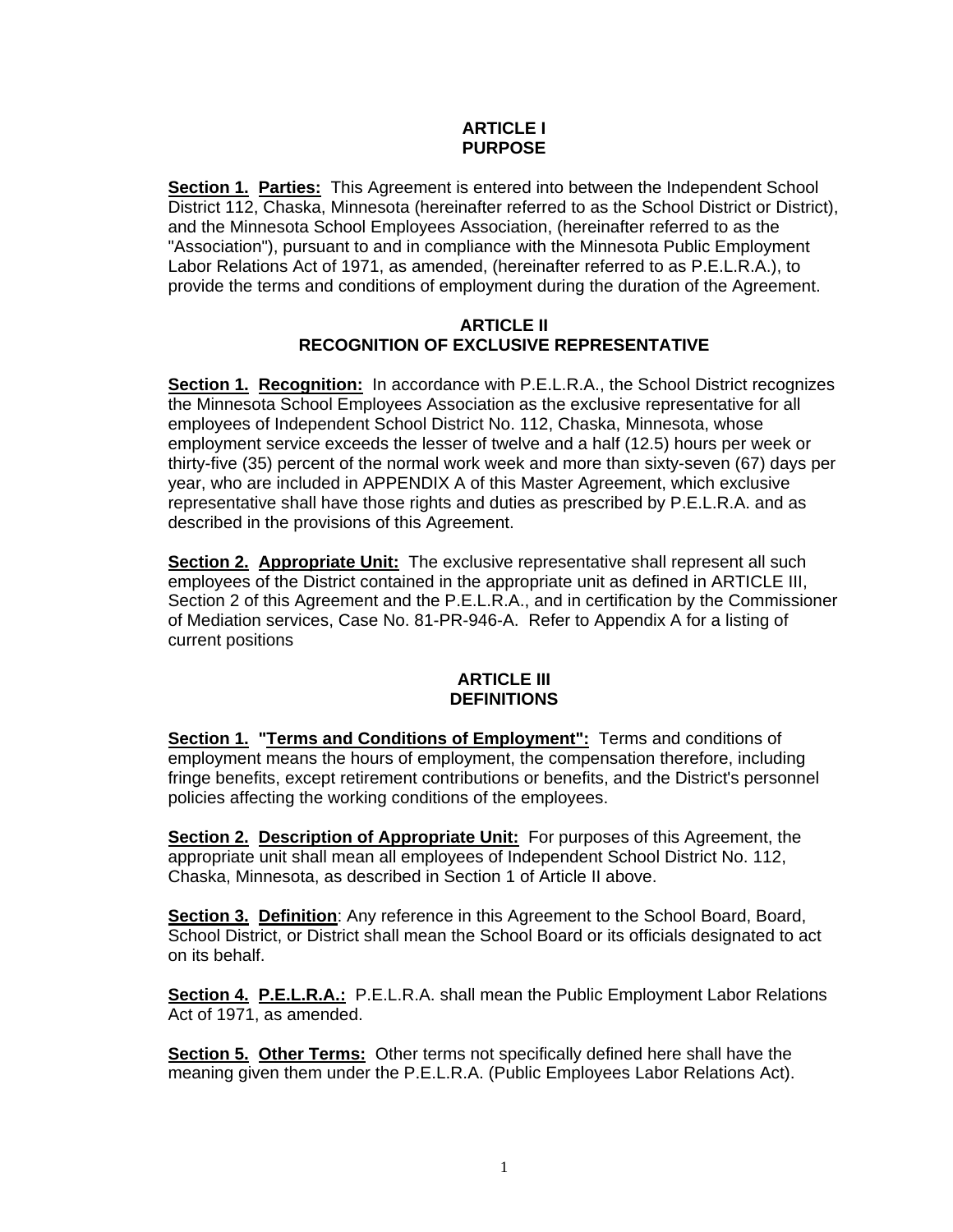**Section 6. Full Time Equivalent (FTE) Chart:**

| <b>Hours Worked/Day</b>      | <b>FTE Equivalent</b> | <b>Hours Worked/Day</b> | <b>FTE Equivalent</b> |
|------------------------------|-----------------------|-------------------------|-----------------------|
| $.05$ Hour $=$               | .063 FTE              | $4.5$ Hours = .         | .56 FTE               |
| $1.0$ Hour = .               | $.13$ FTE             | $5.0$ Hours =           | .63 FTE               |
| $1.5$ Hours = $\blacksquare$ | $.19$ FTE             | $5.5$ Hours =           | .69 FTE               |
| $2.0$ Hours =                | $.25$ FTE             | $6.0$ Hours =           | .75 FTE               |
| $2.5$ Hours =                | .31 FTE               | $6.5$ Hours =           | .81 FTE               |
| $3.0$ Hours =                | .38 FTE               | $7.0$ Hours =           | .88 FTE               |
| $3.5$ Hours =                | .44 FTE               | $7.5$ Hours =           | .94 FTE               |
| $4.0$ Hours =                | .50 FTE               | $8.0$ Hours =           | 1.0 FTE               |

# **Section 7. Anniversary Date:**

As of July 1, 2002, employees hired on or before July 1, 2002 and thereafter will be credited with a full year of experience if their date of employment falls between the preceding July 1 and December 31. Employees hired between January 1 and June 30 will use July 1 of the following year. For example, an employee hired between July 1, 2002 and December 31, 2002 would use July 1, 2002 as the beginning of his/her first year with the District. An employee hired between January 1, 2003 and June 30, 2003 would use July 1, 2003 as the beginning of his/her first year with the District.

**Section 8. Temporary Leave of Absence (LOA) Paraprofessional:** The term temporary LOA paraprofessional is defined as a paraprofessional who is hired for a position vacated by a specific student support association paraprofessional who is on a short term or long term leave of absence. A temporary LOA paraprofessional position will last one (1) year or less.

# **ARTICLE IV SCHOOL DISTRICT RIGHTS**

**Section 1. Inherent Managerial Rights:** The exclusive representative recognizes that the District is not required to meet and negotiate on matters of inherent managerial policy, which include, but are not limited to, such areas of discretion or policy as the functions and programs of the District, its overall budget, utilization of technology, the organizational structure and the selection, direction, number of personnel, all management rights and management functions not expressly delegated in this Agreement are reserved to the School Board.

**Section 2. School Board Responsibilities:** The exclusive representative recognizes the right and obligation of the School Board to efficiently manage and conduct the operation of the School District within its legal limitations and with its primary obligation to provide educational opportunities for the students of the School District.

**Section 3. Effect of Laws, Rules and Regulations, Directives and Orders:** The exclusive representative recognizes that all employees covered by this Agreement shall perform the duties prescribed by the School District and shall be governed by the laws of the State of Minnesota, and by School Board rules, regulations, directives and orders, issued by properly designated officials of the School District. The exclusive representative also recognizes the right, obligation and duty of the School Board and its duly designated official to promulgate rules, regulations, directives and orders from time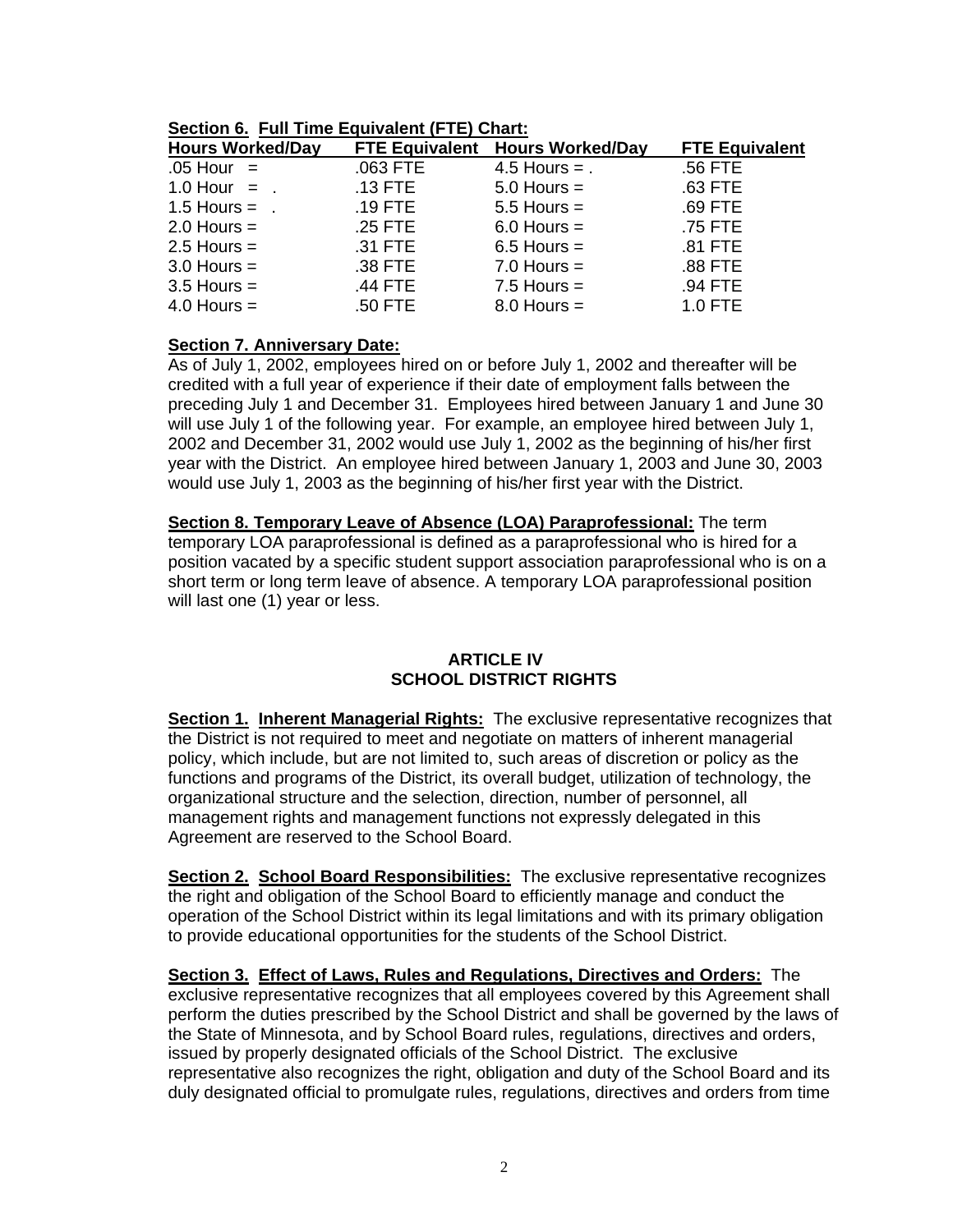to time as deemed necessary by the School Board insofar as such rules, regulations, directives and orders are not inconsistent with the terms of this Agreement.

**Section 4. Reservation of Managerial Rights:** The foregoing enumeration of Board rights and duties shall not be deemed to exclude other inherent management rights and management functions not expressly reserved herein, and all management rights and functions are reserved to the District.

# **ARTICLE V EMPLOYEE RIGHTS**

**Section 1. Right to Views:** Pursuant to M.S. Sec. 179A.06, Subd. 1, nothing contained in this Agreement shall be construed to limit, impair or affect the right of any employee or his/her representative to the expression or communication of a view, grievance, complaint or opinion on any matter related to the conditions or compensation of public employment or their betterment, so long as the same is not designed to and does not interfere with the full, faithful, and proper performance of the duties of employment or circumvent the rights of the exclusive representative.

**Section 2. Request for Dues Check off:** Pursuant to P.E.L.R.A. the exclusive representative shall be allowed dues checkoff. -Upon receipt by the School District of a properly executed authorization card of the employee involved, the School District will deduct in equal installments from the employee's paycheck the dues that the employee has agreed to pay to the exclusive representative during the period provided in said authorization beginning with the first paycheck after receipt of the executed authorization card.

**Section 3. Remission of Withheld Funds:** The aggregate of funds deducted and withheld from all employees in the bargaining unit shall be remitted by the School District together with an itemized statement to the Minnesota School Employees Association no later than ten (10) days following the end of each payroll period.

**Section 4. MSEA List:** The School District shall report to the Association the information on all employees including additions, deletions, and status changes within the bargaining unit. The report will usually be provided to the Association on a monthly basis following the regularly scheduled School Board meeting. The report will be transmitted to the Association usually no later than one week following the approval of personnel items at the regularly scheduled School Board meeting.

**Section 5. Access to Information:** Upon reasonable written notice, the District shall provide access to District financial information, budgets and such other information necessary to the effective performance of the duties of the exclusive representative.

**Section 6. Personnel Files:** Employees, upon request to the supervisor having custody of the personnel files, shall have the right to review the contents of his/her own personnel file. Employees shall have the right to reproduce any of the contents of the file. The employee may submit any information in response to material in the file and such information shall become part of the file.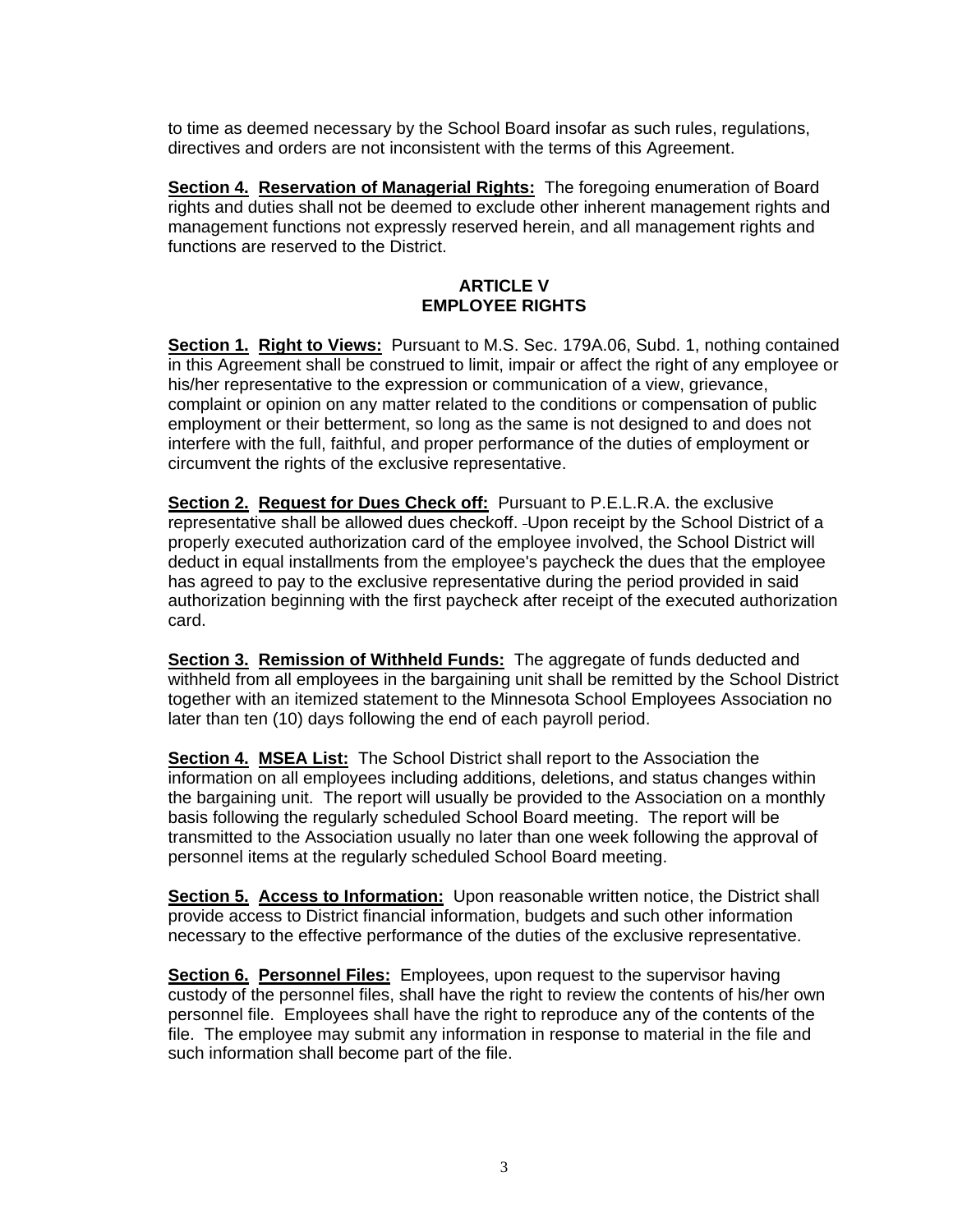# **ARTICLE VI DUTY YEAR AND DUTY WEEK**

**Section 1. Work Year:** Duty days for employees shall be set by the District school calendar (example: student contact days, workshop day, etc). See printed school calendar provided by the School Board.

**Section 2. Hours of the Day:** Hours of the day and days of the week that employees are to work shall be scheduled by the supervisor, subject to approval of the Director of Administrative Services/designee. Employees will work at least the number of days and hours designated in the assigned schedule at the beginning of the school year (or at the date of hire) unless notice of a permanent schedule is provided. The District will, where appropriate, provide thirty (30) calendar days' notice if there is to be a permanent change in the work schedule.

**Section 3. Breaks:** A one-half (1/2) hour, unpaid lunch break and two (2) fifteen minute (15) paid breaks shall be provided for employees who work at least six (6) consecutive hours per day in a regularly scheduled position. One (1) fifteen (15) minute break shall be provided for employees who work at least four (4) consecutive hours per day in a regularly scheduled position.

**Section 4. Emergency/Weather Closing:** Employees shall receive their full pay for any emergency school closings due to inclement weather, power outages, etc. If the student school day is subsequently rescheduled and made up, employees will perform their regular assignment without additional compensation. Employees will adjust their hours to the announced starting time on delayed school opening days. If circumstances necessitate the supervisor to require the employee to work when school is closed the employee will be granted an equivalent amount of paid time off at a time mutually agreed upon between the supervisor and employee.

**Section 5. Overtime:** Overtime for work beyond eight (8) hours a day shall be assigned by the immediate supervisor and be compensated at time and one-half (1/2). Excepted from the above will be extra hours because of school emergency when staff members are also called back unless they exceed forty (40) hours a week.

# **Section 6. Compensatory Time:**

Compensatory time may not be used in the first four (4) or last four (4) student contact days of the year. Other than this restriction, upon mutual agreement between the employee and the immediate supervisor, an employee may be granted compensatory time off for overtime worked pursuant to Section 5**.** Employees may accumulate up to but not more than sixteen (16) hours of compensatory time during a fiscal year (July 1- June 30). For employees who regularly work less than eight (8) hours per day and who are asked to work additional hours, these hours will be paid at the employee's rate of pay or used for compensatory time. For employees who regularly work eight (8) hours per day and who are asked to work additional hours, these hours will be paid at the overtime rate of pay or used for compensatory time. Compensatory time is to be used or paid off during the fiscal year (July 1-June 30) in which it was attained.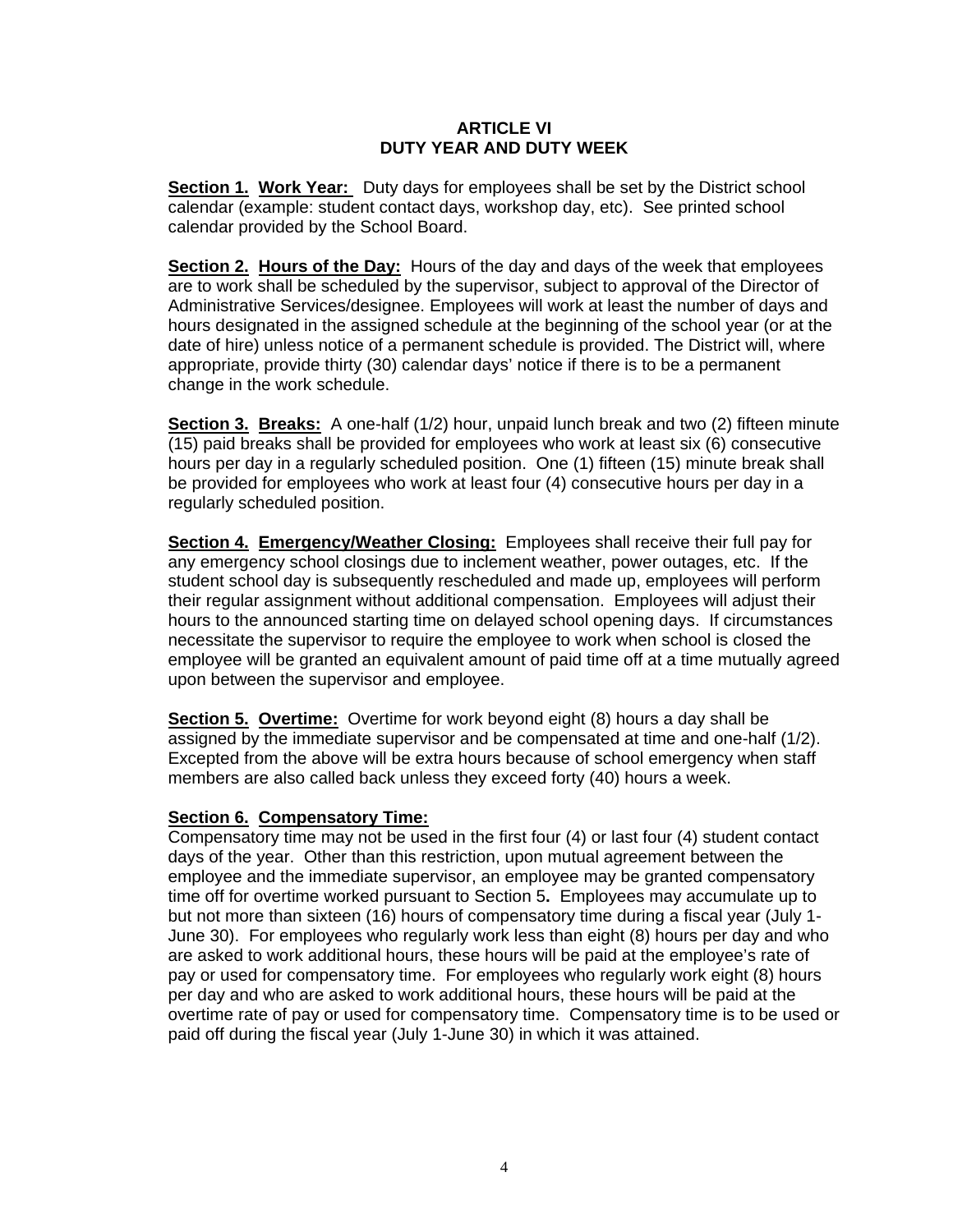**Section 7. Call Back Pay:** There shall be one and one-half hours (1½) minimum pay compensated if an employee is called back to work under conditions other than described in Section 5 at time and one-half (1/2).

# **ARTICLE VII RATES OF PAY**

**Section 1. Successor Agreement:** In the event a successor Agreement is not entered into prior to the expiration of this Agreement, an employee shall be compensated according to the employee's then rate of pay until a successor Agreement is signed and ratified.

# **Section 2. Placement:**

Subd. 1. Tier: Positions covered by this Agreement are placed in Tiers as defined in APPENDIX A of this Agreement.

Subd. 2. New Positions: New positions may be placed by the administration in the Tier deemed appropriate, subject to negotiations with the exclusive representative upon expiration of the existing Agreement. The exclusive representative will be informed of these new positions and their Tiers as they occur.

Subd. 3. Tier Placement: New employees will be placed on the base rate and will need to complete the appropriate years of service in the District to obtain longevity.

 Subd. 4. If an employee or his/her supervisor believes a position has changed significantly by at least thirty (30) percent and therefore might warrant reclassification, the following process for review may be initiated.

- 1. By October 30 of year designated by the School District, a written request for review would be submitted to the Director of Administrative Services. Such a request would include a detailed description of changes in the responsibilities of the position.
- 2. The Director of Administrative Services convenes an employee committee in which all employee groups are represented. This committee would recommend reclassifications to the Superintendent and the School Board. Reclassifications granted by the School Board following these procedures and timelines would be made retroactive to July 1 of the current fiscal year. The exclusive representative will be notified of any reclassifications granted under this procedure.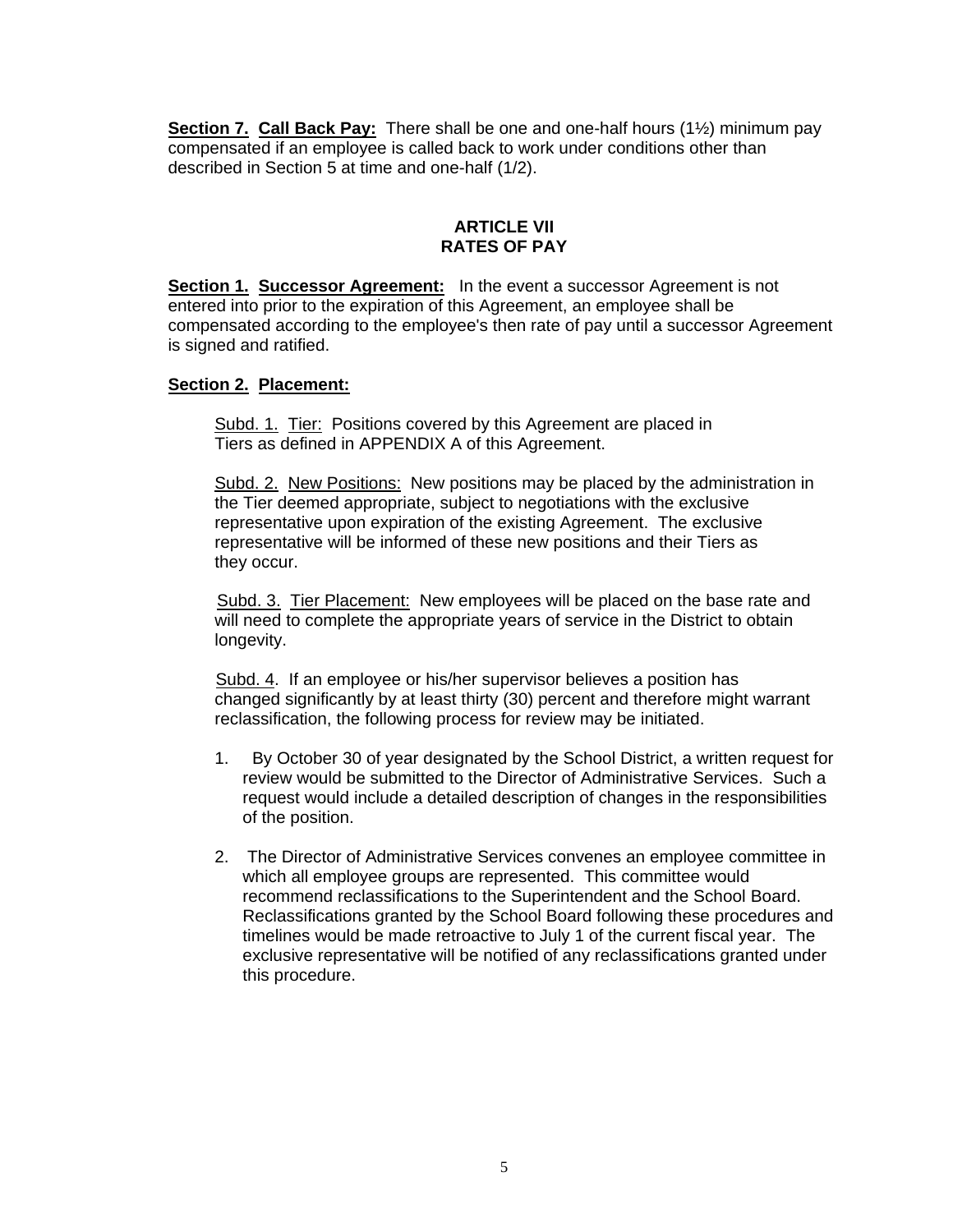**Section 3. Basic Rates of Pay:** The following schedules shall be in effect from July 1, 2016 through June 30, 2018

#### **July 1, 2020 through June 30, 2021 Salary Schedule:**

|       | Tier 2 | Tier 3 | Tier 4                                          | Tier 5 | Tier 6 | Tier 7 |
|-------|--------|--------|-------------------------------------------------|--------|--------|--------|
| Base  |        |        |                                                 |        |        |        |
| Rate: |        |        | \$16.23 \$17.73 \$19.23 \$20.73 \$22.23 \$24.23 |        |        |        |

#### **Longevity**

Longevity becomes effective July 1 according to an employee's anniversary date. As of July 1, 2002, employees hired on or before July 1, 2002 and thereafter will be credited with a full year of experience if their date of employment falls between the preceding July 1 and December 31. Employees hired between January 1 and June 30 will use July 1 of the following year. For example, an employee hired between July 1, 2002 and December 31, 2002 would use July 1, 2002 as the beginning of his/her first year with the District. An employee hired between January 1, 2003 and June 30, 2003 would use July 1, 2003 as the beginning of his/her first year with the District.

## **July 1, 2020 through June 30, 2021 Longevity Compensation Schedule: Longevity Compensation**

| No additional compensation              |
|-----------------------------------------|
| \$.60 in addition to basic rate of pay  |
| \$.90 in addition to basic rate of pay  |
| \$1.20 in addition to basic rate of pay |
| \$1.80 in addition to basic rate of pay |
| \$2.10 in addition to basic rate of pay |
| \$2.25 in addition to basic rate of pay |
| \$2.50 in addition to basic rate of pay |
| \$2.80 in addition to basic rate of pay |
|                                         |

#### **July 1, 2021 through June 30, 2022 Salary Schedule:**

|                      | Tier 2                                                | Tier 3 | Tier 4 | Tier 5 | Tier 6 | Tier 7 |
|----------------------|-------------------------------------------------------|--------|--------|--------|--------|--------|
| <b>Base</b><br>Rate: | $$16.53$ $$18.03$ $$19.53$ $$21.03$ $$22.53$ $$24.53$ |        |        |        |        |        |

#### **July 1, 2021 through June 30, 2022 Longevity Compensation Schedule: Longevity Compensation**

| Beginning Year 1-4   | No additional compensation              |
|----------------------|-----------------------------------------|
| Beginning Year 5-8   | \$.60 in addition to basic rate of pay  |
| Beginning Year 9-12  | \$.90 in addition to basic rate of pay  |
| Beginning Year 13-16 | \$1.20 in addition to basic rate of pay |
| Beginning Year 17-20 | \$2.10 in addition to basic rate of pay |
| Beginning Year 21-24 | \$2.50 in addition to basic rate of pay |
| Beginning Year 25+   | \$2.80 in addition to basic rate of pay |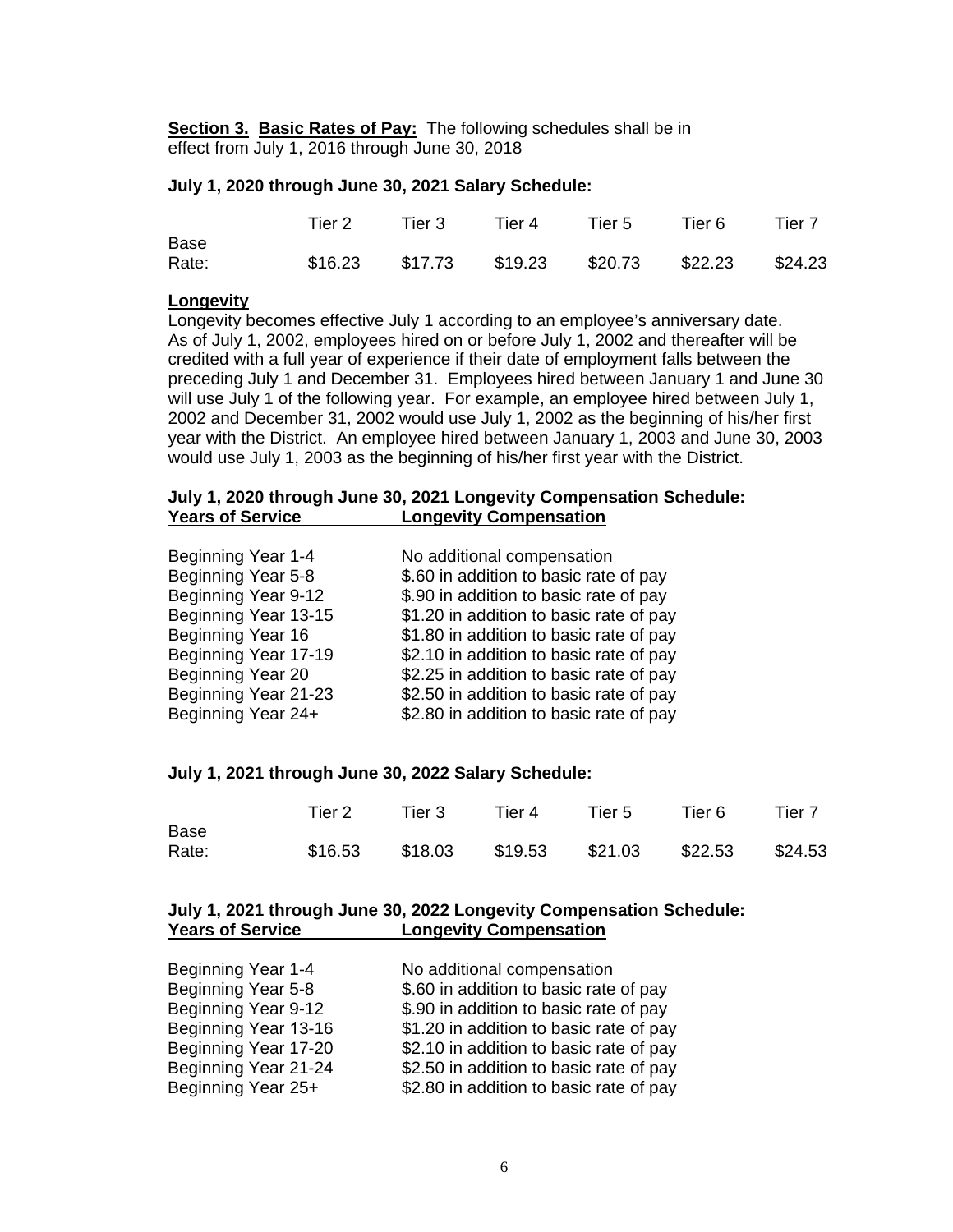# **Section 4. Rate of Pay for District Student Support Association Employees Substituting for Others in this Bargaining Unit:**

Subd. 1. Rate of Pay for Days One (1) through Four (4): In the event an employee is asked to substitute for another employee or train/in-service his/her replacement that employee will earn his/her regular rate of hourly compensation.

Subd. 2. Rate of Pay for Day Five (5) and Beyond:

- a. If an employee is asked to substitute for another employee in a higher Tier, for five (5) consecutive days, that employee will be paid at \$1.50 above his/her current rate of pay.
- b. After five (5) consecutive days the rate of pay is retro-active to the first day of substitution.
- c. If an employee is asked to substitute for another employee in a lower Tier, that employee will continue to receive his/her current rate of pay.

Subd. 3. Summer Substitute Rate: When a substitute is needed during the summer hours, the hours shall be paid at the current substitute rate of pay.

#### **ARTICLE VIII HOLIDAYS/PERSONAL DAYS/VACATION**

# **Section 1. Conditions and Definitions Relating to Holiday Pay Accrual:**

Subd. 1. Threshold for Holiday Pay: Employees who work at least five hundred twenty (520) hours per year in a regularly assigned position shall earn holiday pay.

Subd. 2. Eligibility: In order to be eligible for holiday pay, an employee must have worked his/her regular workday before and after the holiday unless he/she is o an approved paid leave, under these provisions.

Subd. 3. Holidays When School In Session: The District reserves the right, if school is in session, to cancel any of the scheduled holidays and establish another holiday in lieu thereof.

Subd. 4. Holiday on Non-Working Day: Should a holiday fall on a "non-working" day, such as a Sat. or Sunday, the District will designate the holiday prior to or following the weekend in which the holiday falls.

Subd. 5 Holidays Computed as Time Worked: Holidays shall be considered as time worked when computing overtime. When school is closed on any of the enumerated holidays, employees shall have the day off with pay.

Subd. 6. For employees who have variable hours each week, their total hours worked per week will be divided by the number of days worked per week for an average for determining holiday pay.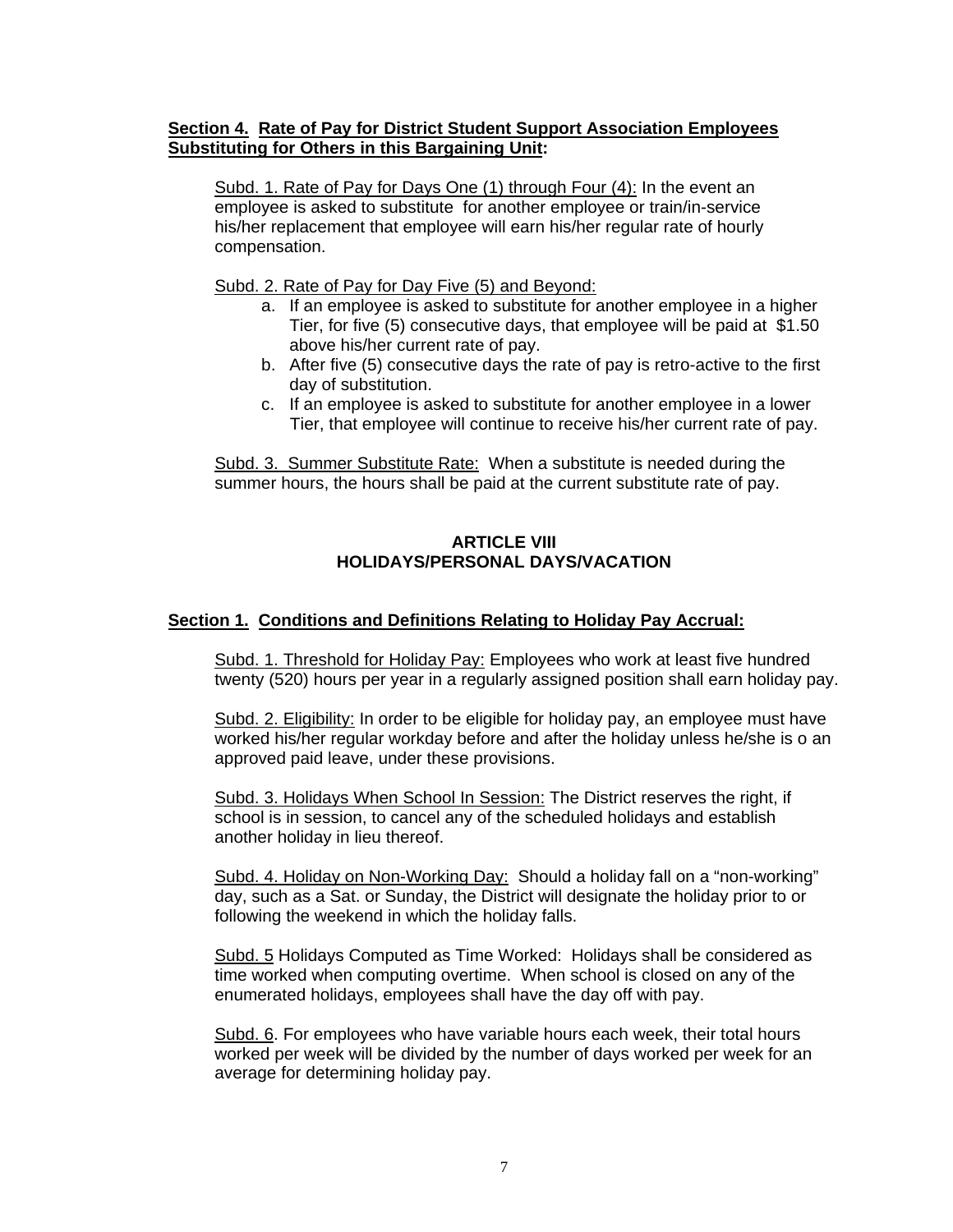**Section 2. Schedule of Holidays:** Eligible employees shall earn holiday pay according to the following rate and schedule.

Eligibility for holidays listed below is first determined by counting the number of student contact days (normally 173), workshop day (normally 1), and extended days such as set up/training (Technology Associates  $= 3$ ). Then the number of days is multiplied by the number of hours worked per day, this total number of hours determines the eligibility for holidays.

| <b>HOLIDAY</b>           |        | Hours/year<br>(520-1465) | Hours/year<br>$(1466 - 1790)$ | Hours/year<br>$(1791 - 2080)$ |
|--------------------------|--------|--------------------------|-------------------------------|-------------------------------|
| July 4                   |        |                          |                               | х                             |
| Labor Day                |        |                          | X                             | X                             |
| <b>Thanksgiving Day</b>  |        | X                        | X                             | X                             |
| Day after Thanksgiving   |        | X                        | X                             | X                             |
| <b>Christmas Eve Day</b> |        | X                        | X                             | X                             |
| Christmas Day            |        | X                        | X                             | X                             |
| New Year's Eve Day       |        |                          | X                             | X                             |
| New Year's Day           |        | Х                        | X                             | X                             |
| MLK Day* or              |        |                          |                               |                               |
| President's Day          |        |                          | X                             | Χ                             |
| Good Friday*             |        |                          |                               | X                             |
| <b>Memorial Day</b>      |        | Х                        | X                             | X                             |
|                          | Totals | 6                        | 9                             | 11                            |

\*If a school holiday (defined as a day with no students and with no teachers).

Should a holiday be scheduled as a make-up student day for due to an Emergency/Weather closing (Article VI, Section 4) employees will perform their regular assignment without additional compensation and/or earning an additional floating holiday.

**Section 3. Personal Day**: Personal days shall be available to bargaining unit employees (as defined by ARTICLE II, Section 1) who are employed by the District as of December 31. Employees eligible for vacation are not eligible for personal days.

#### Subd. 1. Limitations and Conditions:

1. One (1) personal day (8 hours for an 8 hour employee and pro-rated hours for employees working less than 8 hours) per school year is awarded to each employee pursuant to the definition provided in this section. Eligible employees may carry over unused personal days into the subsequent year. The maximum number of personal days that an employee may accrue is six (6) (48 hours for an 8 hour employee and pro-rated hours for employees working less than 8 hours). 2. Three (3) day's written notice to the building principal is required prior to the use of a personal day.

3.. A personal day(s) may not be used in the first four (4) or last four (4) student contact days of the school year unless prior written approval is received from the Director of Administrative Services/designee.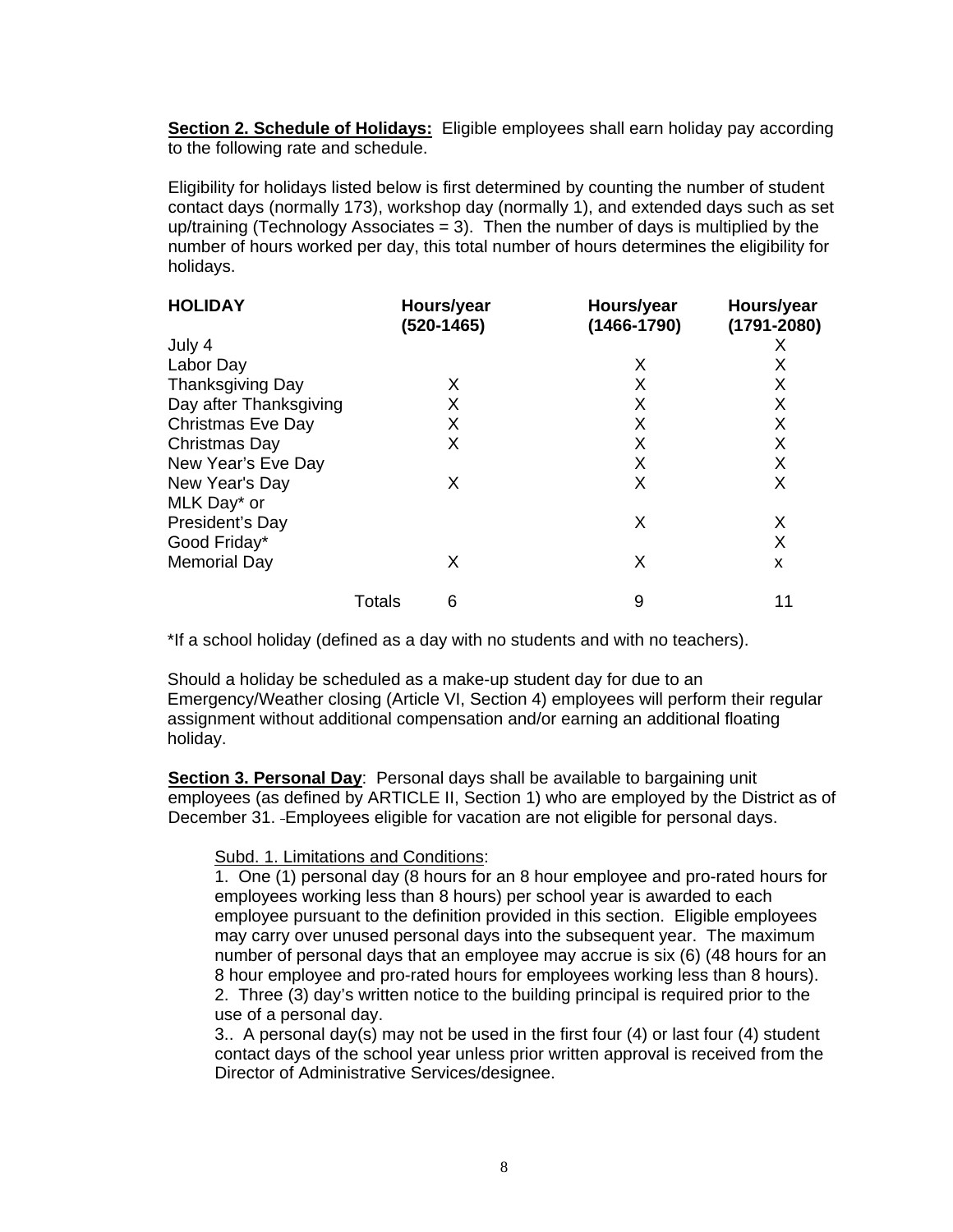4. Any building or program with 1-9 para professional staff may have one (1) staff member use a personal day on a single day. Any building with 10 or more para professional staff may have two (2) staff members use a personal day on a single day. Positions not requiring substitutes will not be counted toward the maximum number of para professional staff that may be absent on a single day. 5.. Personal days will be awarded on a first-come, first-served basis.

6. Personal days may be requested in 4, 6,or 8 hour increments. If an employee's work day is less than the increments above he/she may request Personal time off for that amount (i.e. 3 hour employee may request 3 hours off and 7 hour employee may request 7 hours off).

Subd. 2. Additional Personal Day(s) Attached to Longevity: Employees earn additional personal days according to the following longevity schedule:

| <b>Years of Service</b> | <b>Additional Personal Days</b>                  |
|-------------------------|--------------------------------------------------|
| Beginning Year 1        | No additional personal days                      |
| Beginning Year 2-8      | Employee receives one additional personal day    |
| Beginning Year 9-12     | Employee receives two additional personal days   |
| Beginning Year 13-19    | Employee receives three additional personal days |
| Beginning Year 20+      | Employee receives four additional personal days  |

# **Section 4. Vacation Eligibility and Accrual:**

Subd. 1. Eligibility: Employees who work twelve (12) months per year in a regularly scheduled position shall be eligible for vacation accrual. Employees are encouraged to use vacation in the year it is earned. An eligible employee may take vacation on a year round basis subject to approval by the employee's supervisor(s). Employees eligible for vacation are not eligible for personal day.

Subd. 2. Conditions and Definitions Relating to Vacation Accrual:

- 1. The vacation year shall be considered from July 1 through June 30 of each fiscal year.
- 2. An employee in his/her first year of employment will be credited with vacation on a pro-rated basis for the days/ hours worked in the year.
- 3. Vacation days that an employee accrues may be taken either during the year earned or up to June 30 of the next fiscal year. An employee may carry no more than one (1) year's vacation accrual into a new fiscal year.
- 4 An employee with less than one (1) year of service who resigns from his/her position prior to an earned vacation period is not entitled to vacation time. An employee who has worked for more than a year and resigns is entitled to vacation on a pro-rata basis according to the portion of time worked in the year under consideration.
- 5 In the year of an employee's resignation or retirement from the District, he/she may use days earned on a pro-rata basis. If an employee should use more vacation than he/she has earned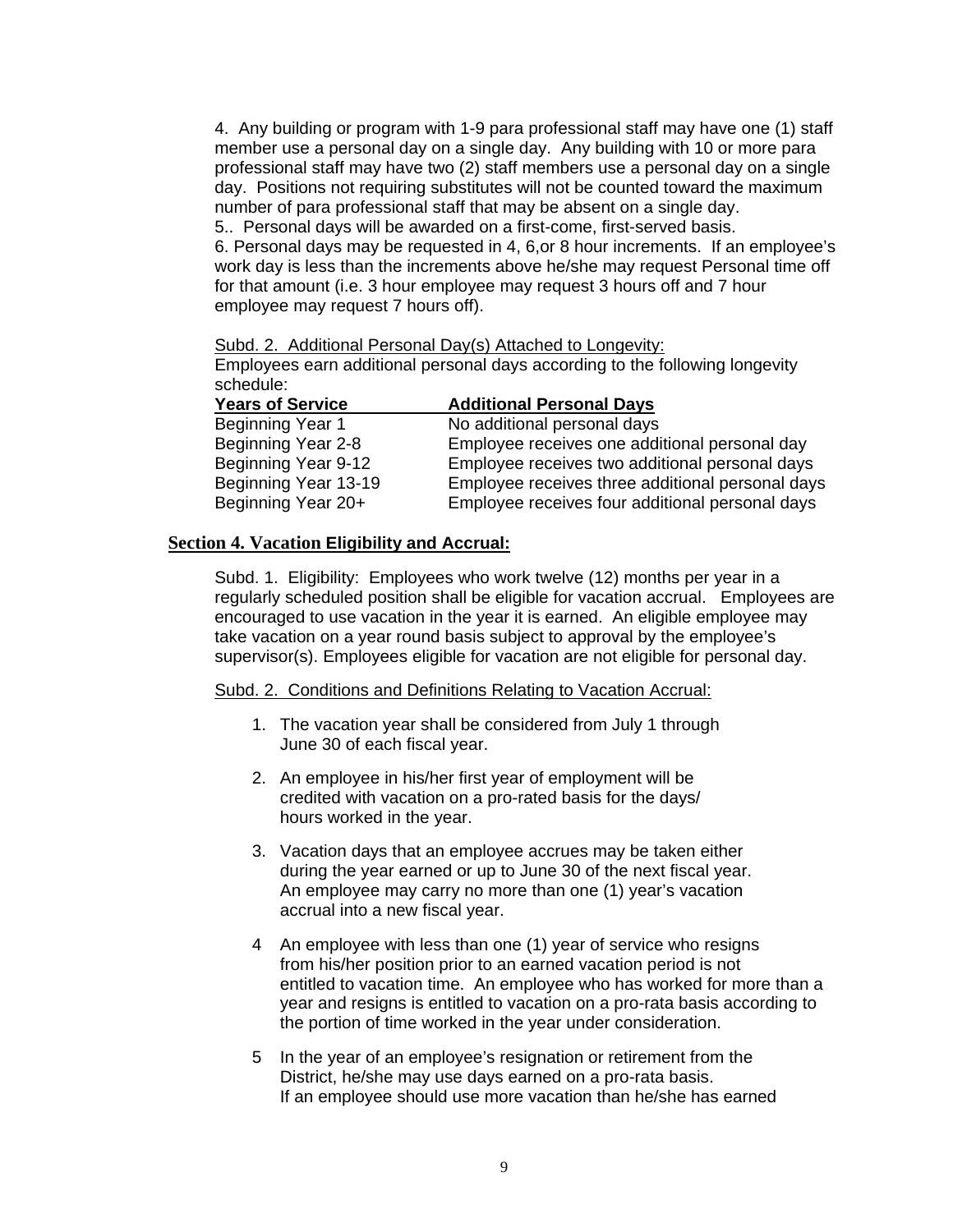on a pro-rata basis, and the employee leaves the District for any reason, an adjustment will be made to his/her final pay check.

**Section 5. Earned Vacation:** Eligible employees shall earn vacation according to the following rate and schedule: Number of vacation days earned will be converted to hours (8 hours for an 8 hour employee and pro-rated hours for employees working less than 8 hours)

| <b>Years of Service</b>      | Hours/year<br>520-1465 | Hours/year<br>1466-1790 | Hours/year<br>1791-2080 |
|------------------------------|------------------------|-------------------------|-------------------------|
| Beginning year 1 through 5   | 4 days                 | 8 days                  | 10 days                 |
| Beginning year 6 through 10  | 6 days                 | 12 days                 | 15 days                 |
| Beginning year 11 through 15 | 8 days                 | 16 days                 | 20 days                 |
| Beginning year 16+           | 10 days                | 20 days                 | 25 days                 |

# **ARTICLE IX GROUP INSURANCE**

**Section 1. Selection of Carrier:** The selection of the insurance carrier and policy shall be made by the District.

**Section 2. Eligible Employees:** Employees regularly employed for thirty (30) hours or more per week in a regularly scheduled bargaining unit position shall receive group insurance benefits provided in this Article.

### **Section 3. Medical Hospitalization Insurance:**

Subd. 1. Schedule of Coverage: The following schedule will apply to the District's medical insurance contribution for each eligible employee who is enrolled in the District's said group insurance plan. :

### **For July 1, 2020 through June 30, 2021**

| <b>Hours</b>     | <b>District Contribution</b> |
|------------------|------------------------------|
| Qualifier - 1465 | \$4329                       |
| 1466-1790        | \$4375                       |
| 1791-2080        | \$4463                       |

#### **For July 1, 2021 through June 30, 2022**

| <b>Hours</b>     | <b>District Contribution</b> |
|------------------|------------------------------|
| Qualifier - 1465 | \$4618                       |
| 1466-1790        | \$4664                       |
| 1791-2080        | \$4752                       |

The balance of any premium costs, including the cost for those employees electing family coverage, shall be borne by the employee and paid by payroll deduction.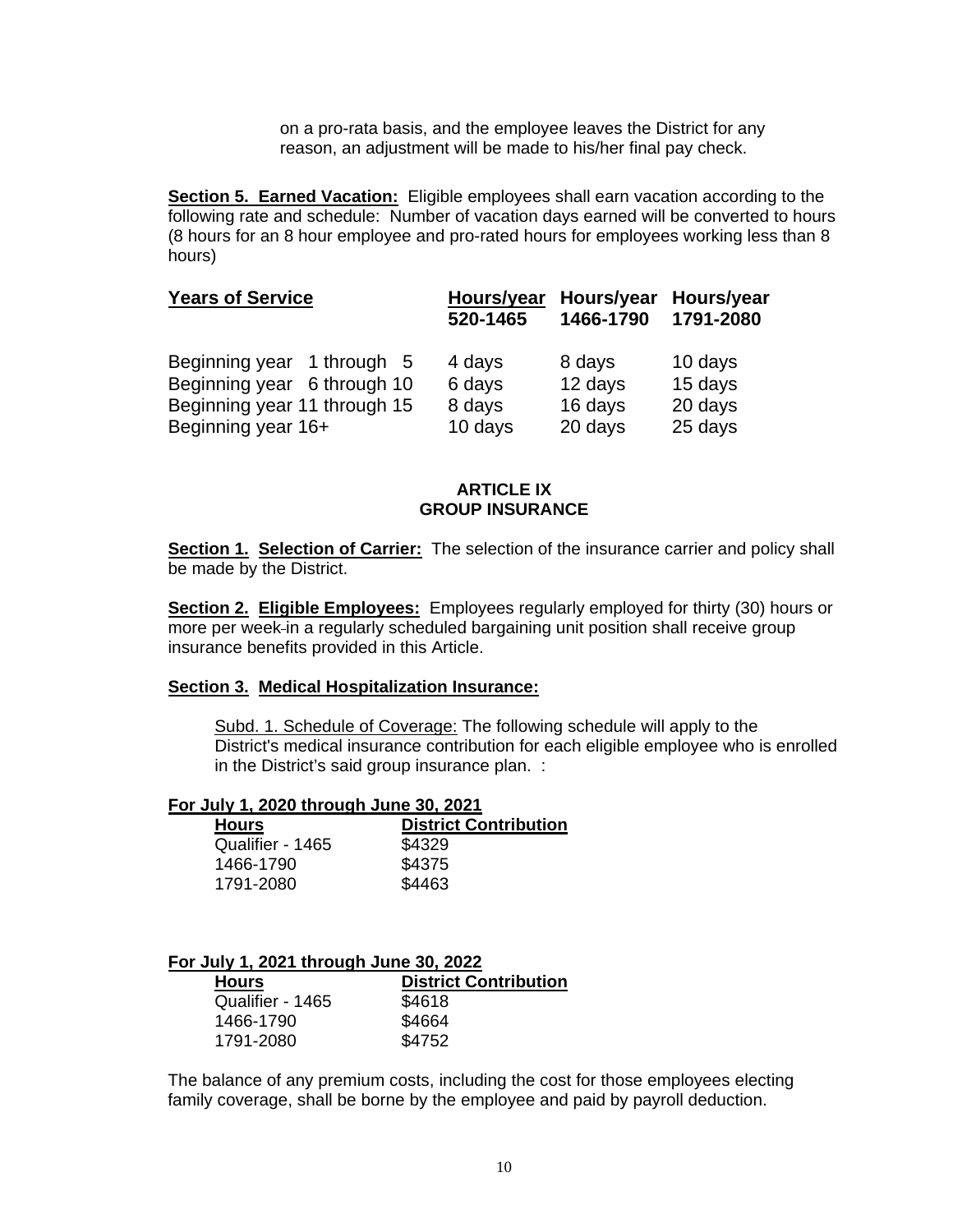- a. An employee electing coverage less expensive than the District's per annum contribution will receive the difference as salary. This difference shall be known as the insurance pay back. Employees hired prior to July 1, 1994, shall receive an insurance pay back not to exceed \$950**.** The cash insurance pay back will be made on June 15 of the contract year.
- b. Those employees hired beginning on or after July 1, 1994, shall not be eligible for an insurance pay back.

**Section 4. Dental Insurance:** The District shall contribute the sum of \$15 per toward the premium for dental insurance for each eligible employee who is enrolled in the District's said group insurance plan for the duration of this Agreement. The balance of any premium costs shall be borne by the employee and paid by payroll deductions.

**Section 5. Long-Term Disability Insurance:** The School District shall pay the full premium for coverage in the long-term disability insurance plan for eligible employees. The District shall pay the premium for an LTD policy that will be at 66.66% of base salary and a 60 calendar day waiting period.

**Section 6. Life Insurance:** Life insurance in the amount of \$25,000 will be provided by the District for each eligible employee as identified by this Agreement. The principal sum benefit for any employees age seventy-five (75) and over shall be the amount specified by the policy and may be lower than the amount specified in this section. The administration of this plan will be consistent with the policies and procedures established by the insurance carrier.

**Section 7. Flex Benefit Plan:** All employees will have access to a flex benefit plan addressing insurance, medical, and child care benefits.

**Section 8. Health Savings Account (HSA):** If eligible, employees enrolled in the High Deductible Health Plan will have access to a HSA. See Benefit Summary for details.

**Section 9. Claims Against the School District:** Any description of insurance benefits in this article are intended to be informational only and eligibility of any employee for benefits shall be governed by the terms of the insurance policy purchased by the District pursuant to this article. The District's only obligation is to purchase an insurance policy and pay such amounts as agreed to herein and no claim shall be made against the District as a result of a denial of insurance benefits by an insurance carrier.

**Section 10. Duration of Insurance Contribution:** An employee is eligible for the District contribution as provided in this article as long as the employee is employed by the School District. Upon termination of employment, all District participation and contribution shall cease, effective on the last working day.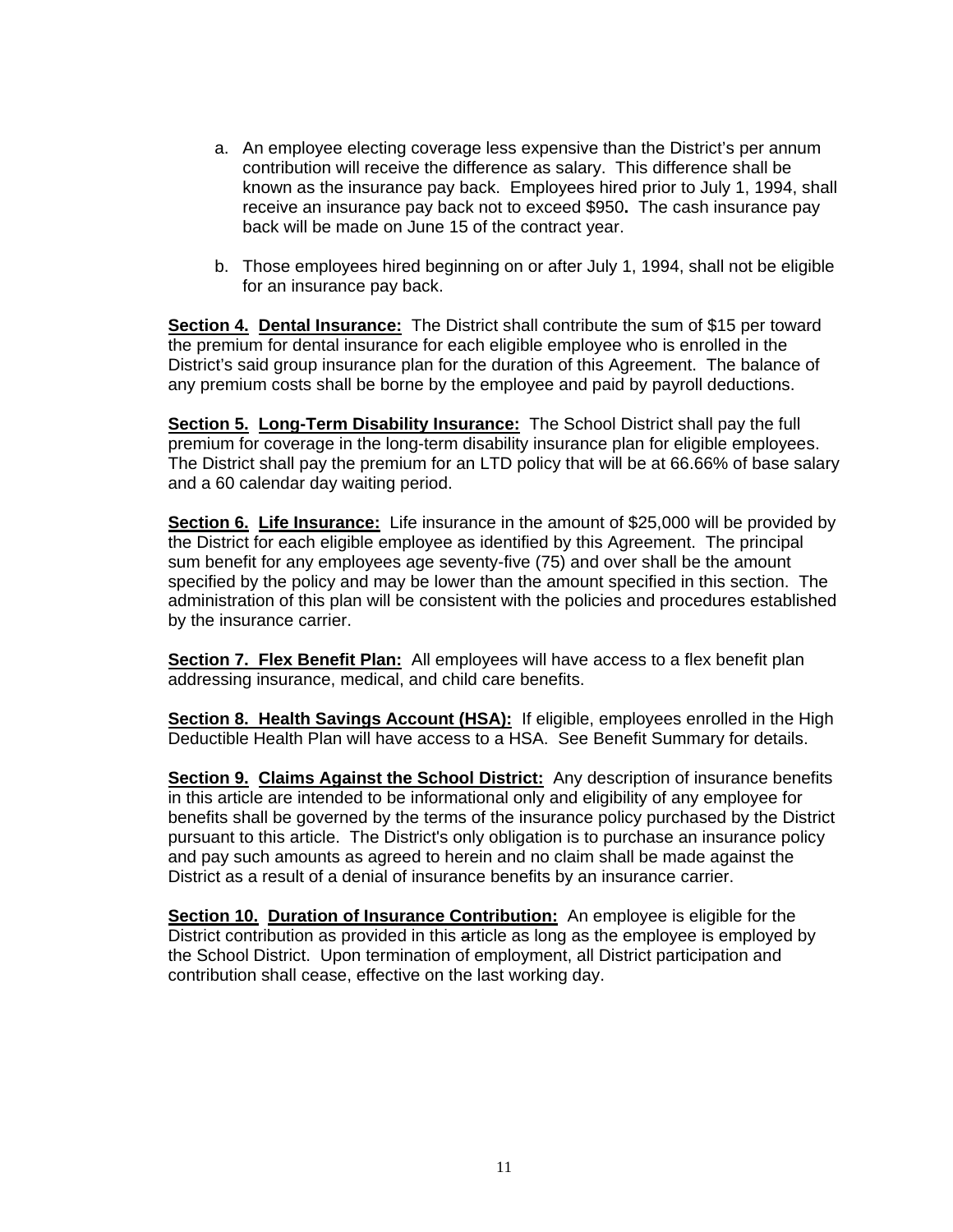# **ARTICLE X LEAVES OF ABSENCE**

# **Section 1. Sick Leave:**

Subd. 1. All employees in this bargaining unit shall earn one (1) day per month (8 hours for an 8 hour per day employee and pro-rata hours for employees working less than 8 hours per day). for sick leave purpose. However, if an employee leaves the District without having earned on a pro rata basis, the number of sick leave days the employee has used, the District shall reduce the employee's final paycheck for any unearned sick leave days.

Subd. 2. Unused sick leave days, or pro rata days may accrue to a maximum credit of one hundred and five (105) days (840 hours for an 8 hour per day employee and pro-rata hours for employees working less than 8 hours per day). of sick leave per employee. The yearly sick leave credit shall be in addition to the total accumulation of the available days as defined by this Subdivision.

Subd. 3. Sick leave shall be allowed by the District when an employee's absence is found to have been due to illness which prevented his/her performance of duties on that day or days. . Sick leave may also be used for medical and dental appointments, however medical and dental appointments should be scheduled outside of the work day whenever possible.

Subd. 4. Sick leave pay shall be approved only upon submission of such request through the District's leave system. Sick leave may be requested in one (1) hour increments.

Subd. 5. The District may require an employee to furnish a medical certificate from the attending physician as evidence of illness, indicating such absence was due to illness, disability or childbirth in order to qualify for sick leave pay.

Subd. 6. In an absence for personal illness of three (3) or more consecutive working days, the District may require certification by the attending physician along with notice of employee's being in good health and able to resume his/her duties upon return.

Subd. 7. In the event that a medical certificate will be required, the employee will be so advised.

Subd. 8. An employee may use personal sick leave up to the amount accumulated for serious illness of the employee, or the employee's spouse or child. An employee may also use sick leave not to exceed five (5) days (40 hours for an 8 hour per day employee and pro-rata hours for employees working less than 8 hours per day) per year for serious illness involving the employee's parent, brother, sister, aunt, uncle, niece, nephew, grandparent, grandchild, spouse's parent, or person residing in the employee's household. In extenuating circumstances, an employee may make an additional request for use of sick leave and/or an extension to the five (5) day limit to the Superintendent/designee. An employee may also use sick leave in accordance with Minn. Stat. 181.9413 (2018)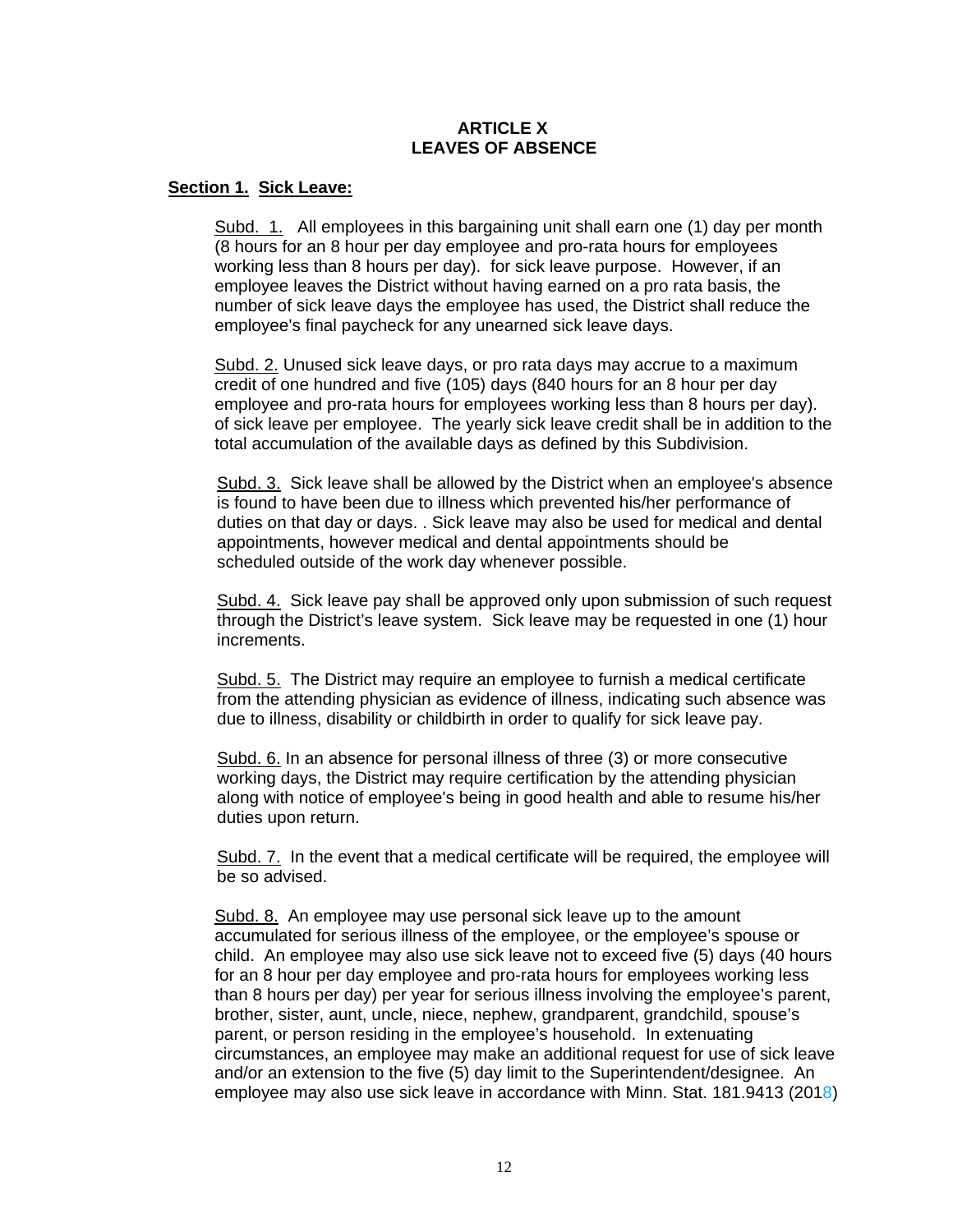as amended (see District 112 website, Human Resources for a complete description on use of sick leave).

Subd. 9. When sick leave has been exhausted, the Superintendent shall be authorized by order of the School Board to grant an extended leave of absence without pay to satisfy the requirements of Public Employees Retirement Association for disability and death benefits.

Subd. 10. Eligible employees (employees regularly employed for thirty (30) hours or more per week in a regularly scheduled bargaining unit position) will have the ability to sell sick leave days at their current daily rate of pay (at the time of open enrollment only), and apply those dollars toward the cost of other benefits (i.e. health insurance, dental insurance, supplemental life insurance, accidental death and dismemberment insurance, long term disability insurance, flex) or cash.

Eligible employees will have the ability to sell sick leave days at their current daily rate of pay as follows:

Employees with 20 days accumulated sick leave can sell up to 2 future days Employees with 30 days accumulated sick leave can sell up to 4 future days Employees with 40 days accumulated sick leave can sell up to 6 future days Employees with 60 days accumulated sick leave can sell up to 8 future days

#### **Section 2. Bereavement Leave:**

Subd. 1. All full-time employees may be granted with administrative approval up to five (5) bereavement days (40 hours for an 8 hour employee and pro-rated hours for employees working less than 8 hours), non-accumulative, for absence due to a death. Use of these days does not result in a deduction from sick leave.

Subd. 3. Should additional time away from work be needed as the result of a death, sick leave and/or vacation leave may be used by the employee to meet the need. Should additional time away from work be needed as the result of a death the employee should notify (in writing) the Director of Administrative Services.

#### **Section 3. Child Care/Adoption Leave:**

Subd. 1. A child care/adoption leave may be granted by the District, subject to the provisions of this section, to one (1) employee-parent of a child, provided such employee-parent is caring for the child on a full-time basis.

Subd. 2. An employee making application for child care/adoption leave shall inform the Superintendent/designee in writing of the intention to take the leave at least three (3) calendar months before commencement of the intended leave.

Subd. 3. If the reason for the child care leave is occasioned by pregnancy, an employee may utilize sick leave pursuant to the sick leave provisions of the Agreement during a period of physical disability (i.e. an employee giving birth shall be able to use accumulated sick leave for the employee's duty days during the six to eight continuous calendar weeks (doctor's normal prescribed time period of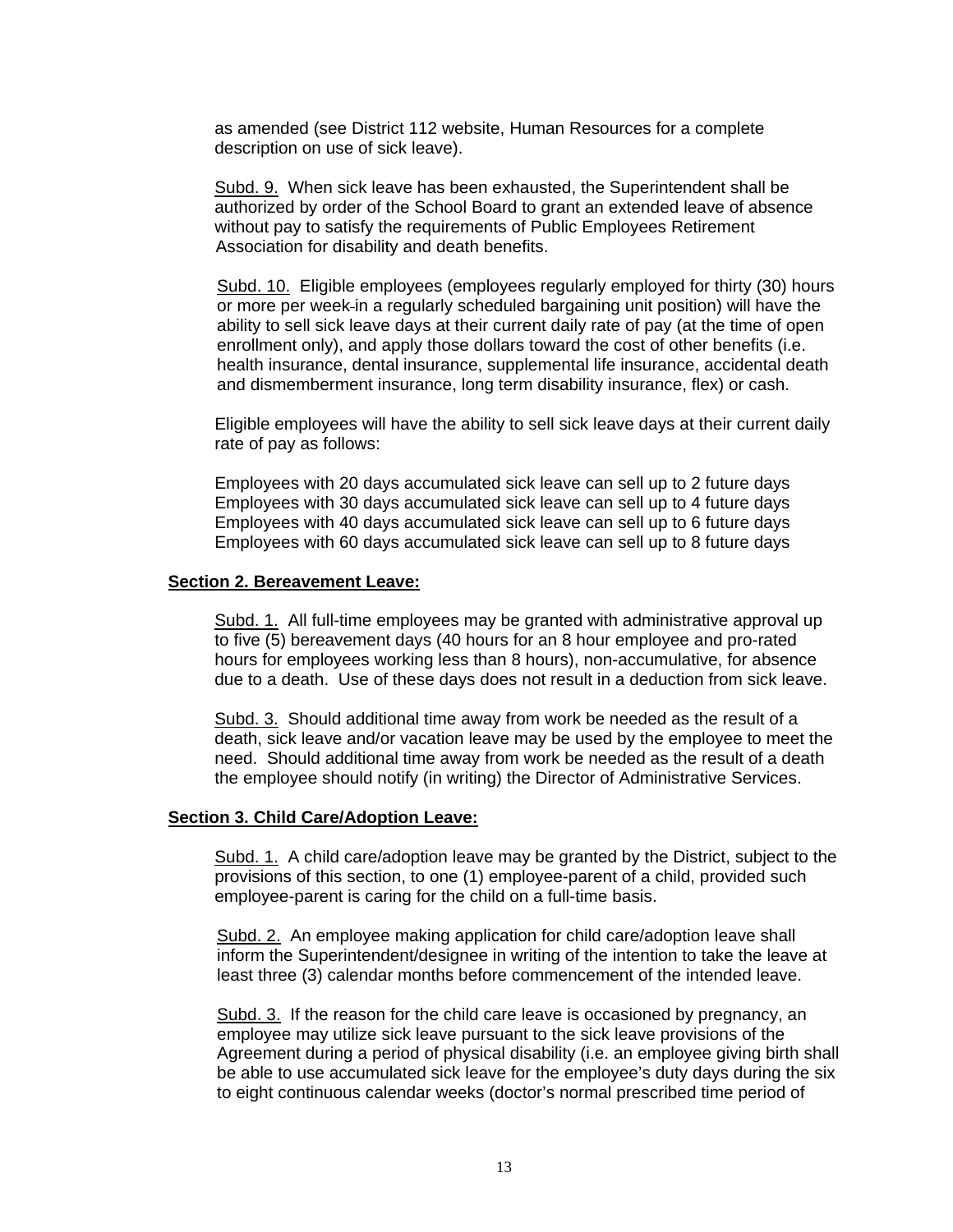disability due to childbirth) following the delivery of the child. An employee adopting a child may use up to six (6) continuous calendar weeks/thirty (30) continuous days of vacation or personal days and/or accumulated sick leave following the adoption of a child. Non-duty days, such as breaks, holidays, summer and weekends are included in the determination of the six to eight continuous calendar weeks. Accumulated sick leave may not be used on nonduty days). A pregnant employee will also provide at the time of the leave application, a statement from her physician indicating the expected date of delivery. Up to ten (10) consecutive vacation or personal days and/or accumulated sick leave days may be granted to an employee whose spouse gives birth immediately following the birth of the child and to the adoptive parent following the adoption of a child. Non-duty days such as breaks, holidays and summer will be considered in the determination of the number of vacation or personal days or accumulated sick leave days granted for reasons of childbirth and adoption. However, an employee shall not be eligible for sick leave during a period of time covered by a child care leave.

Subd. 4. The District may adjust the proposed beginning or ending date of a child care/adoption leave so that the dates of the leave are coincident with some natural break in the school year. The availability of a substitute employee may also be considered by the District in the granting of a child care/adoption leave or the duration thereof.

Subd. 5. In making a determination concerning the commencement and duration of a child care/adoption leave, the District shall not, in any event, be required to:

- 1. grant any leave more than twelve (12) months in duration.
- 2. permit the employee to return to employment prior to the date designated in the request for child care/adoption leave.

Subd. 6. An employee returning from child care/adoption leave shall be reemployed in a position for which qualified unless previously discharged or laid off.

Subd. 7. Failure of the employee to return pursuant to the date determined under this section shall constitute grounds for termination unless the District and the employee mutually agree to an extension in the leave.

Subd. 8. Leave under this section may be without pay or fringe benefits.

Subd 9. An employee on Child Care Leave is eligible to continue to participate in group insurance programs (health insurance, dental insurance, life insurance, supplemental life insurance) as permitted under the insurance policy provisions provided the employee pay the entire premium for such group insurance programs commencing with the beginning of the leave (see District Website, Human Resources for specific coverage available). It is the responsibility of the employee to pay the monthly premium amounts in advance and on such dates as determined by the District/Third Party Administrator. The right to continue participation in such group insurance programs will discontinue upon termination of employment, failure of the employee to pay the premiums to the District/Third party administrator, or the expiration of insurance availability under the insurance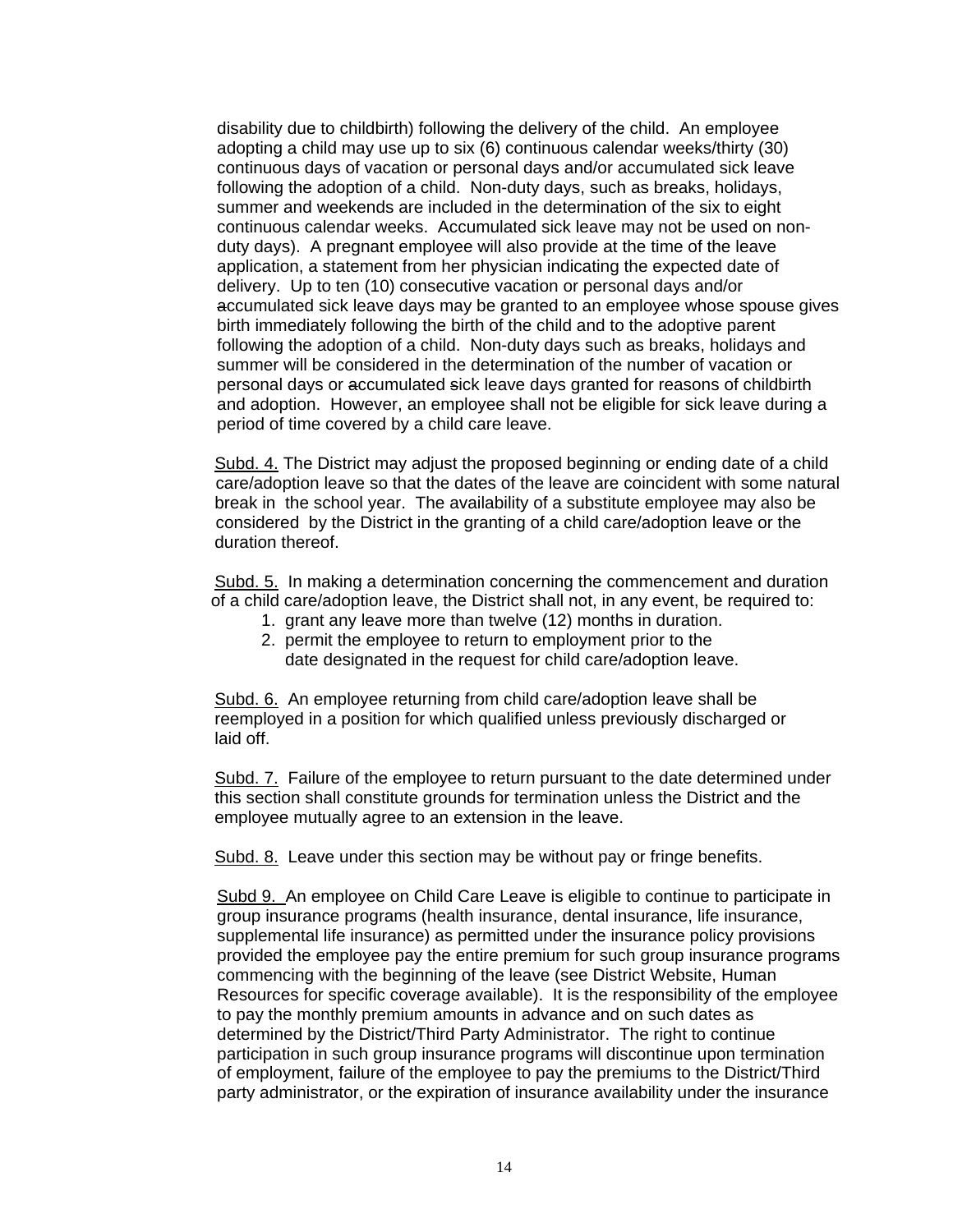policy provisions. Since long-term disability insurance coverage replaces salary, and there is no salary for an Unpaid/Child Care Leave, long term disability insurance coverage is not available.

**Section 4. General Leave:** Request for a "leave of absence" without pay or benefits may be presented in writing to the Superintendent/designee. The administration of the District reserves the right to grant or deny such a request, at its discretion.

Subd. 1. In making a determination concerning the commencement and duration of a General leave, the School District shall not, in any event, be required to:

- 1. grant any leave more than twelve (12) months in duration,
- 2. permit the employee to return to employment prior to the date designated in the request for the leave.

Subd. 2. An employee returning from a general leave shall be reemployed in a position for which qualified unless previously discharged or laid off.

Subd.3: An employee on general leave is eligible to continue to participate in group insurance programs (health insurance, dental insurance, life insurance, supplemental life insurance) as permitted under the insurance policy provisions provided the teacher pay the entire premium for such group insurance programs commencing with the beginning of the leave (see District Website, Human Resources for specific coverage available). It is the responsibility of the employee to pay the monthly premium amounts in advance and on such dates as determined by the District/Third Party Administrator. The right to continue participation in such group insurance programs will discontinue upon termination of employment, failure of the teacher to pay the premiums to the District/Third party administrator, or the expiration of insurance availability under the insurance policy provisions. Since long-term disability insurance coverage replaces salary, and there is no salary for an Unpaid/General Leave, long term disability insurance coverage is not available.

**Section 5. Leave Extensions for Child Care and General Leaves:** An employee on a child care leave (of less than one year) shall notify the Director of Administrative Services, in writing, of their intention to request a leave extension at least 30 calendar days prior to the scheduled return date. An employee on a general leave (of less than one year) shall notify the Director of Administrative Services, in writing, of their intention to request a leave extension at least 45 calendar days prior to the scheduled return date. Employees will be notified of the status of their extension request no later than 20 calendar days prior to the specified return date. Should the leave extension be denied, the employee is expected to return on the date arranged at the time of the leave approval. In extenuating circumstances, the employee may request an exception to the above timeline. The granting of such an exception shall be at the discretion of the district.

**Section 6. Family and Medical Leave (FMLA):** FMLA leave shall be granted pursuant to applicable law.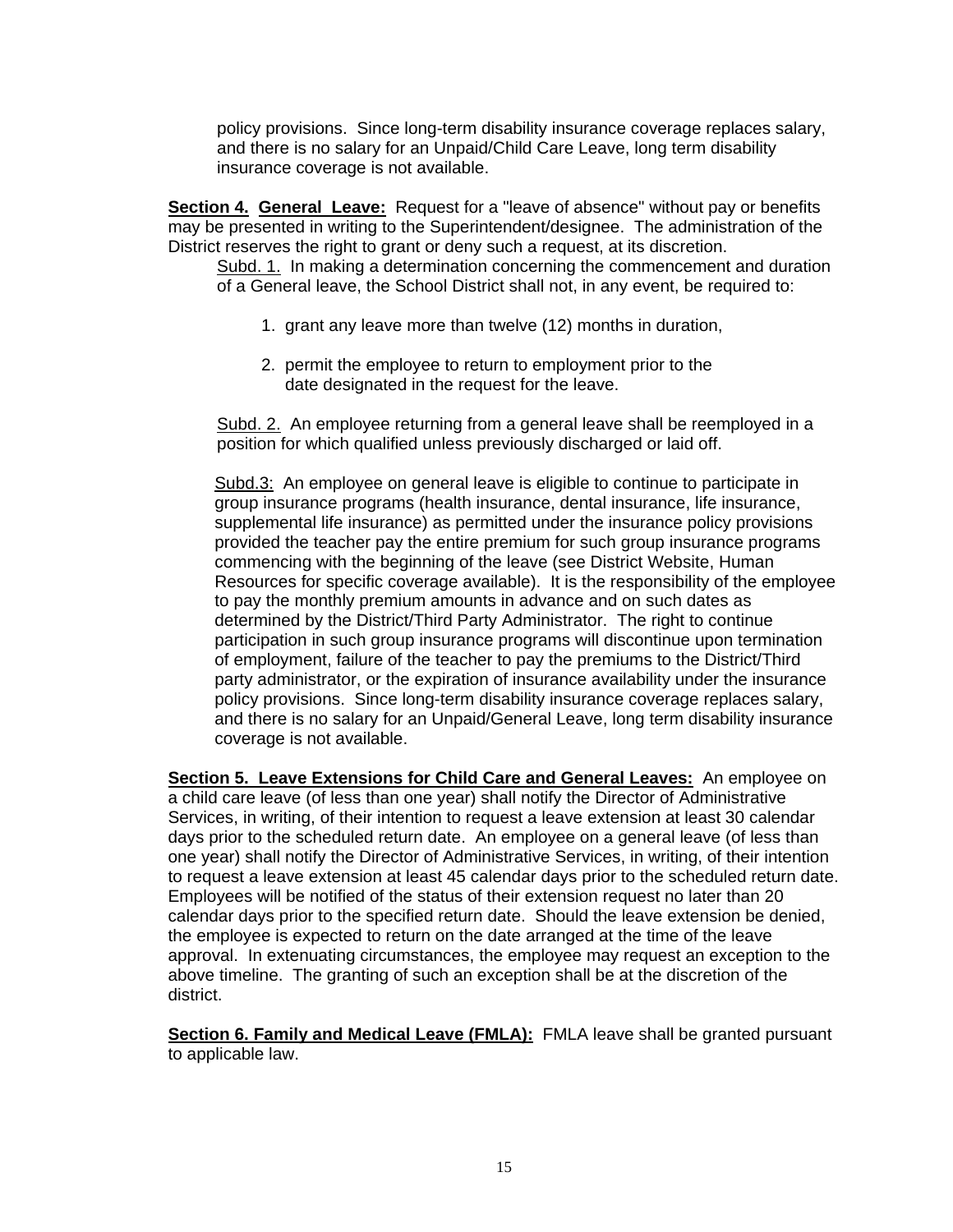**Section 7. Military Family Leave:** Military family Leave shall be granted pursuant to applicable law.

# **Section 8. Workers' Compensation:**

Subd. 1. When an employee is absent from work as a result of a compensable injury under the provisions of the Workers' Compensation Act incurred while in the employ of the School District, the School District will pay the difference between the compensation received pursuant to the Workers' Compensation Act by the employee and the employee's regular rate of pay to the extent of the employee's earned accrual of sick leave, personal days and/or vacation pay.

Subd. 2. A deduction shall be made from the employee's accumulated personal days, vacation or sick leave accrual time according to the portion of days of personal days, sick leave or vacation time which is used to supplement workers' compensation.

Subd. 3. Such payment shall be paid by the School District to the employee only during the period of disability.

Subd. 4. In no event shall the additional compensation paid to the employee by virtue of sick leave, personal leave or vacation pay result in the payment of a total daily, weekly or monthly compensation that exceeds the compensation of the employee.

Subd. 5. An employee who is absent from work as a result of an injury compensable under the Workers' Compensation Act who elects to receive sick leave, personal leave or vacation pay pursuant to this section shall submit his/her worker's compensation check, endorsed to the School District, prior to receiving payment from the School District for his/her absence, pursuant to Subds. 1-4 above.

Subd. 6. An employee of the District shall not be entitled to sick leave, personal day or vacation pay benefits under this section if he/she is injured while in the employment of another employer nor shall there be any accrual of such during the period of convalescence from the injury.

**Section 9. Jury Duty:** An employee who serves on jury duty shall be granted the day or days necessary as stipulated by the court to fulfill this responsibility without any salary deduction or loss of basic leave allowance. The compensation received for jury duty service shall be remitted to the School District, less the mileage per diem and other expenses as regulated by State guidelines. To qualify for this payment, the employee must return to his/her regular duties on being dismissed from jury duty.

**Section 10. Military Leave:** Military leave shall be granted pursuant to applicable law.

**Section 11. Religious Leave:** Employees shall be granted one (1) day of religious leave per year with no loss of pay upon verification to the Director of Administrative Services that the purpose of the religious leave is a traditionally required religious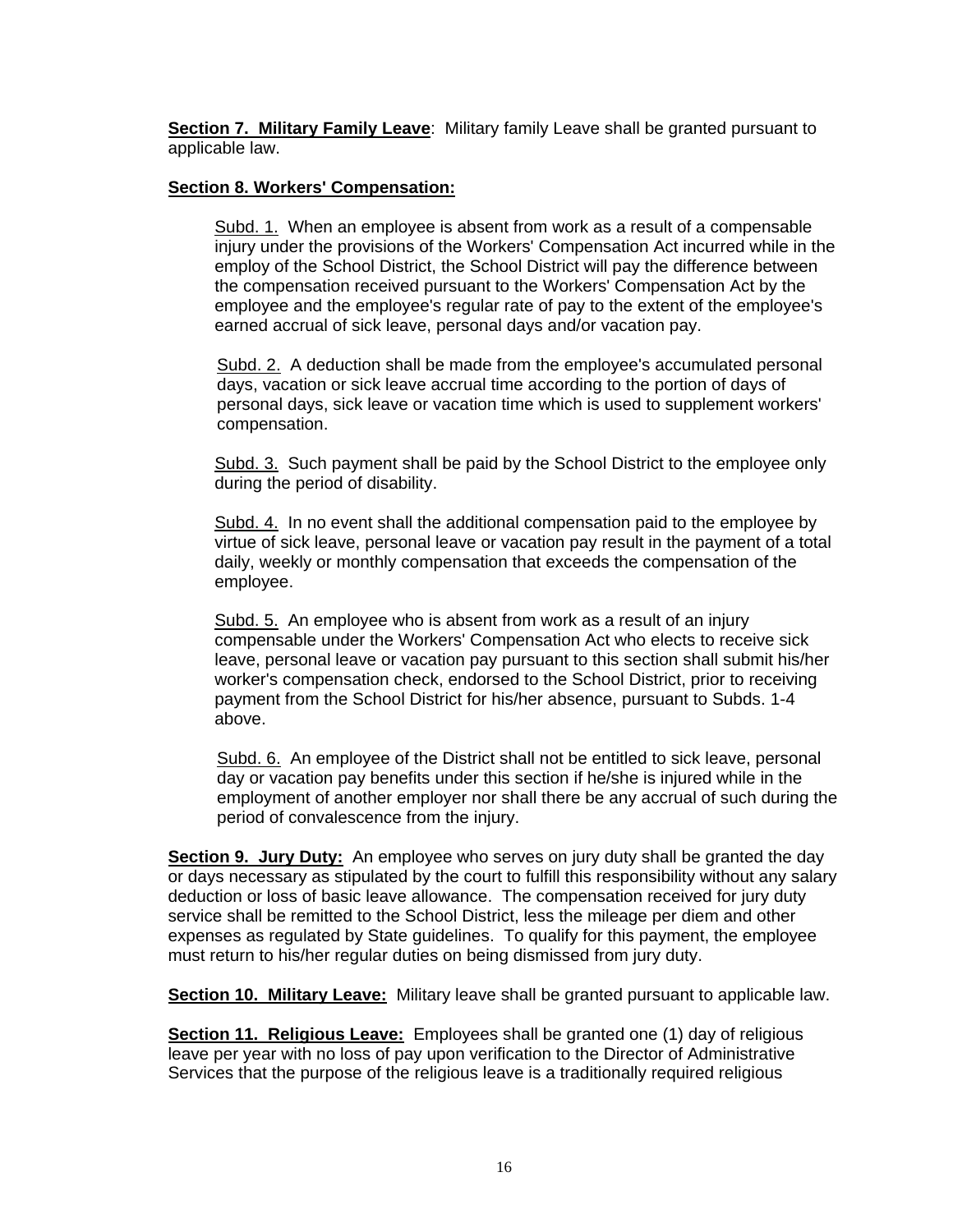observance of their particular faith and/or creed. Additional leave with pay may be granted by the Director of Administrative Services.

**Section 12: Donation of Leave Day to Another Employee:** Any employee covered by the terms of this Agreement may contribute a total of two (2) days per fiscal year (July 1-June 30) of his/her accumulated sick leave, or vacation, or personal days, to another employee (second donated day must go to a different employee) for the following reasons:

- 1. The employee receiving the donation is being placed on long term disability (LTD) and has insufficient sick leave, vacation days, and/or personal days to meet the LTD waiting period without loss of income. Only the minimum number of days necessary to meet the terms of the LTD waiting period after the recipient has used his/her accumulated sick leave days may be donated; or
- 2. The employee receiving the donation has experienced a catastrophic circumstance, as determined by the Superintendent/designee, that resulted in a zero (0) balance of the employee's sick leave, vacation, and/or personal days.

Guidelines to request a donation of a day and/or how to donate a day to another employee may be requested through the District 112 Human Resource Department.

# **ARTICLE XI VACANCIES AND JOB POSTING**

**Section 1. Postings and Vacancies:** A position vacancy is defined as one anticipated to last more than six (6) months. A temporary or substitute vacancy is defined as one anticipated to last less than six (6) months. A Temporary LOA Paraprofessional is defined as a paraprofessional who is hired for a position vacated by a specific Chaska Student Support Association paraprofessional who is on a short term or long term leave of absence. A Temporary LOA Paraprofessional position will last one (1) year or less. Postings will clearly state the type of position being posted.

Subd. 1. Posting: All position vacancies will be posted for a two (2) week period and mailed to the president(s) of the Association. The posting time may be shortened as unexpected vacancies occur especially prior to the start of the school year.

Subd. 2. Definitions and Conditions: If a temporary vacancy, temporary LOA paraprofessional position, or a long-term substitute position becomes a position vacancy, it will be posted and filled in accordance with the provisions of this Agreement.

**Section 2. Application for and Filling of Vacancies:** All employees under this Agreement, including temporary LOA, temporary or long-term substitute paraprofessionals, may submit application for any vacancy which is posted pursuant to this article. Positions shall be awarded to internal or external candidates on the basis of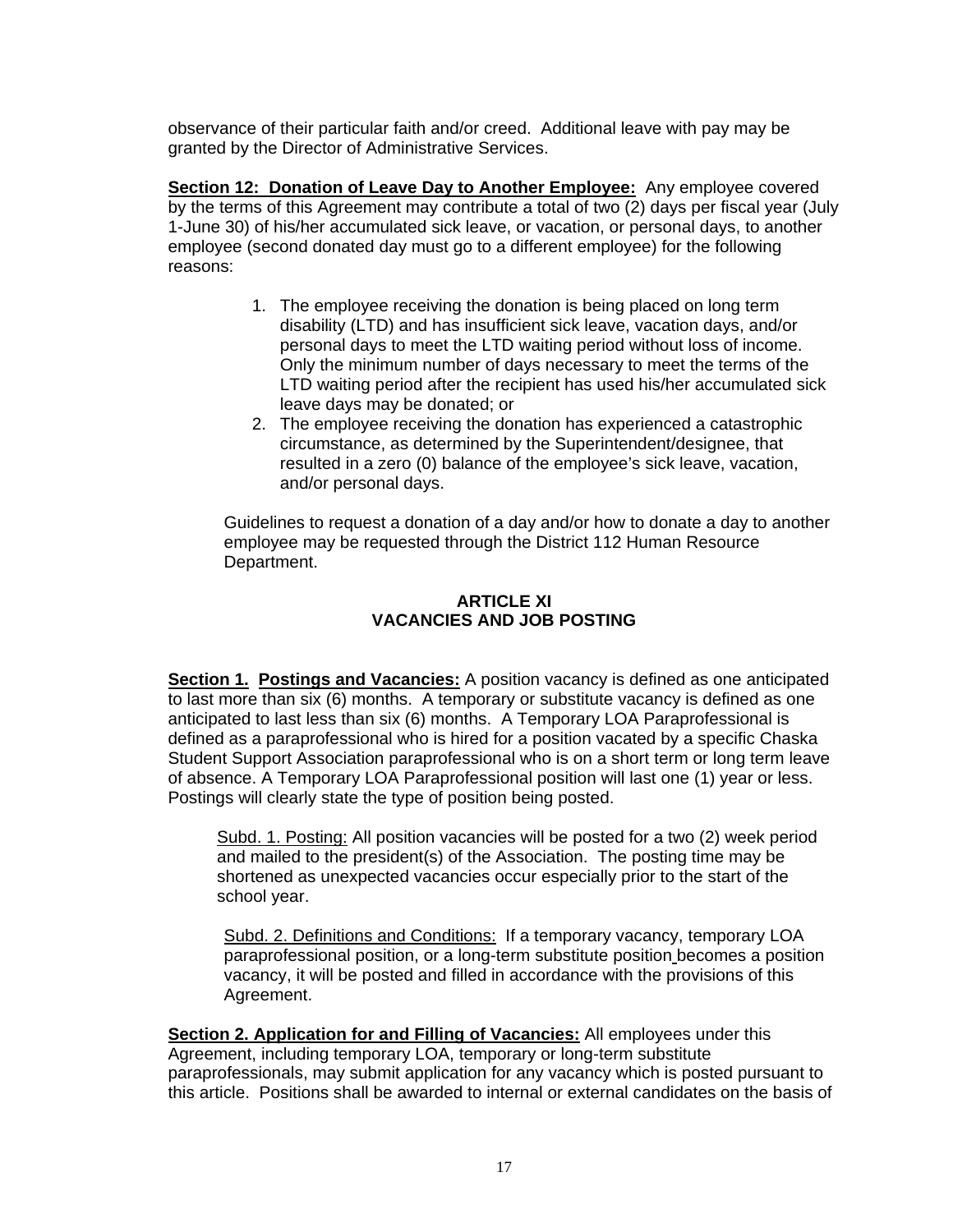qualifications including, but not limited to seniority. Final decisions for employment will be made by the District.

**Section 3. Notice of Filling of Vacancies:** Notice of the candidate selected to fill the vacancy shall be given within fifteen (15) working days after the date of hiring to all inhouse candidates for the position and to the Association Steward.

**Section 4. Administrative Transfer:** Seniority and posting shall not apply in an administrative transfer involving permanent employees. Transfers of this nature will be discussed with the exclusive representative prior to final disposition.

**Section 5.** Summer School Positions: Summer school positions will be posted in the normal manner of position openings during the school year and seniority will apply as described in Section 4 above. Wages will be paid at the immediately preceding school year rate (Community Education positions excluded). Sick leave does not accumulate during summer but employees with accumulated sick leave are eligible to use it up to a maximum of three (3) days for each summer. Hours of summer service do not count towards benefit eligibility.

# **ARTICLE XII SENIORITY**

**Section 1. Recognition:** The parties recognize the principle of seniority in the application of this Agreement concerning reduction of force. In regard to vacancies and promotions, the provisions of ARTICLE XI shall apply.

**Section 2. Date:** Employees shall acquire seniority upon completion of the probationary period as defined in this Agreement ARTICLE XV. The seniority date shall relate back to the date of the first day of work to a regularly assigned position as defined in ARTICLE XI. Seniority is based on continuous employment in a bargaining unit position. (A summer furlough in a regularly assigned permanent position is not considered a break in service). Temporary employees and long-term substitutes do not earn seniority.

**Subd. 1**. Temporary LOA Paraprofessional, Temporary or Long-Term Substitute Positions: Employees serving in a temporary LOA paraprofessional or temporary or long-term substitute position shall serve a one hundred and twenty (120) day probationary period if a regular position is assumed even if their original temporary term of employment exceeds one hundred and twenty (120) days. If the position for which an employee was hired changes in status from temporary to regular, and the employee retains the position, the employee's date of hire for seniority purposes shall be the employee's original date of hire for the initial temporary position after completion of the one hundred and twenty (120) day probationary period.

# **Section 3. Layoff/Recall:**

Subd. 1. In the event the District shall determine a discontinuance of a position is necessary, the incumbent in that position shall be provided no less than thirty (30) calendar days' written notice.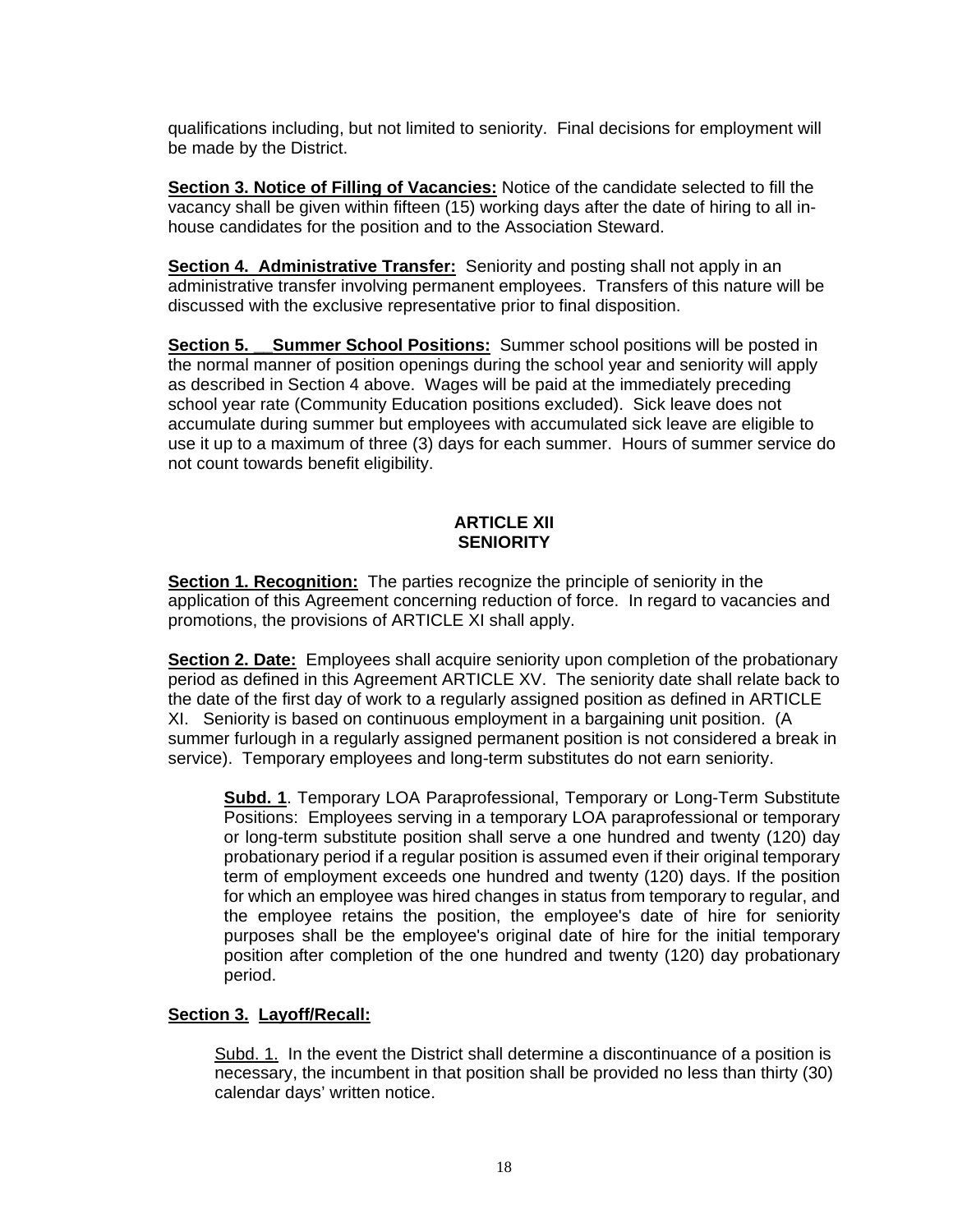Subd. 2. An employee who has sufficient seniority to avoid layoff may displace the least senior employee in a position of like status, i.e., like pay, benefits, responsibilities, qualifications, classification. The employee may choose to take voluntary layoff rather than follow this practice.

Subd. 3. An employee on layoff shall retain his/her seniority and right to recall to a position for which he/she is qualified in seniority order for a period of one (1) year after the date of layoff. Employees on recall will be notified of open positions during this one (1) year period. Employees on recall must leave a current mailing address and phone number with the Human Resources Office to assure such notification.

Subd. 4. If an employee on layoff is not available at the address or phone number provided, he/she must contact the Human Resources Office at least once every three (3) days during the layoff period. Failure to comply will count as a refusal**.**

Subd. 5. During this one (1) year period, the District has the right to recall an employee to an open position of like status as defined in Subd. 2 of this Section for which he/she is qualified. The employee has the right to refuse one (1) recall. Such a refusal shall not impact the one (1) year recall period. A second such refusal shall terminate the employee's recall rights.If a position has been verbally offered, the employee has forty-eight (48) hours to notify the Human Resources Office.

Subd. 6. During this one (1) year period, the three (3) most senior employees on layoff who meet the criteria below will be guaranteed an opportunity to interview for a posted position (of unlike status) within this bargaining group if:

- a) Employee has applied for/completed application for the position via the District's application system prior to the position's closing date
- b) Employee has notified (in writing) the appropriate hourly Human Resources Specialist that they have applied for/completed application for the position prior to the position's closing date
- c) Position for which the employee is applying is equal to or lower than the Tier/Pay Rate of the employee's position

The District may also choose to provide an interview to additional less senior employees on layoff who apply for open positons. Positions shall be awarded to internal or external candidates on the basis of qualifications including, but not limited to seniority. Final decisions for employment will be made by the District.

**Section 4. Seniority List:** The District will develop the seniority list using the first day of service and the tiebreaker will be the last four (4) digits of the social security number. The District shall publish a seniority list by December 1 or as soon thereafter as possible.

Subd. 1. Any person whose name appears on such list and who may disagree with the findings of the District and the order of seniority in said list shall have twenty (20) days from the date of posting to supply written documentation, proof and request for seniority change to the Director of Administrative Services.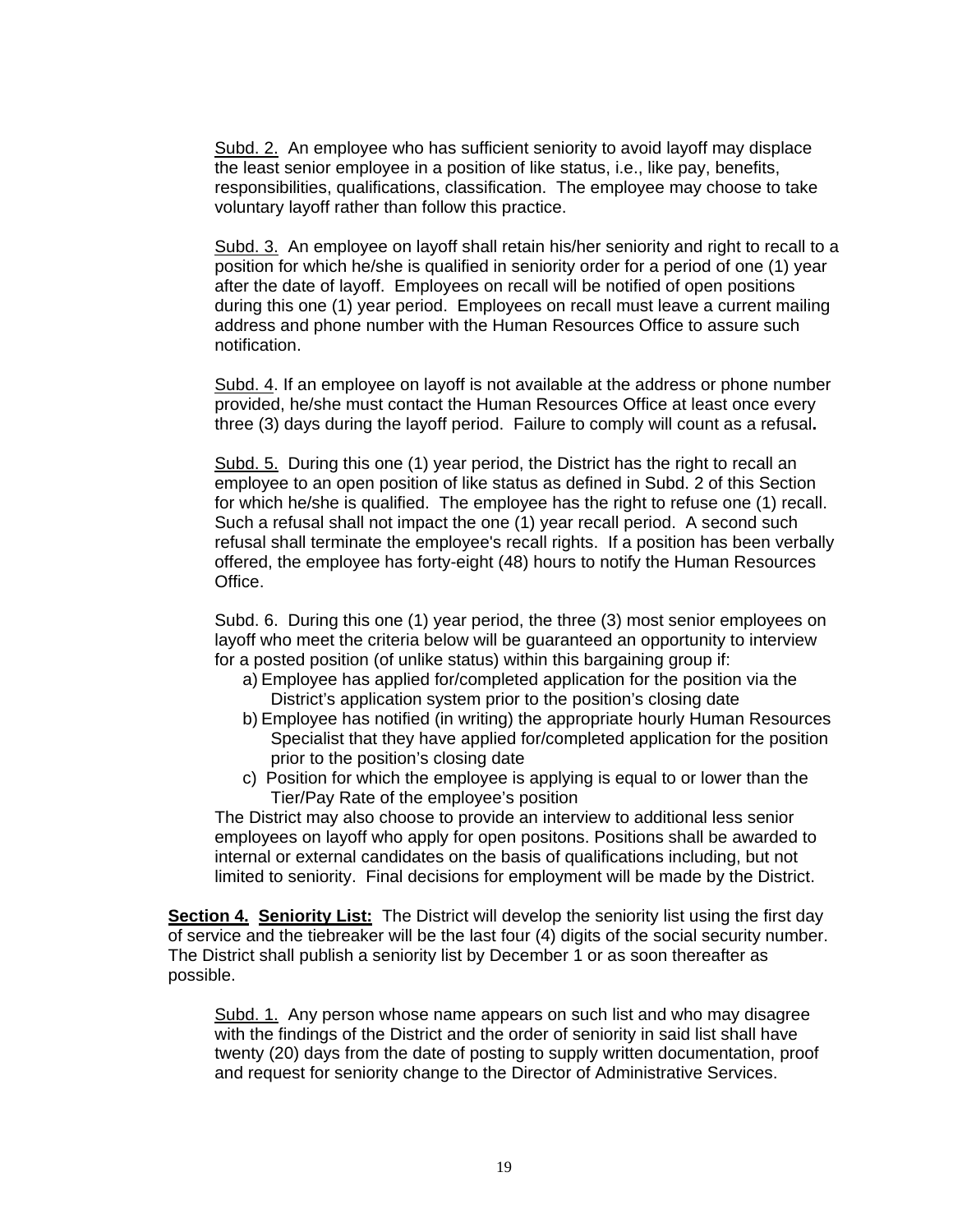Subd. 2. In the event two (2) or more employees share the same seniority date, the tie shall be broken by the last four (4) digits of the social security number. The employee with the highest number (last four (4) digits of the social security number) shall be deemed senior. Once the tie is broken, the relative seniority ranking shall remain constant for the duration of the affected employees term of employment.

Subd. 3. Within twenty (20) days thereafter, the District shall evaluate any and all such written communications regarding the order of seniority contained in said list and may make appropriate changes. A final seniority list shall be prepared by the District.

**Section 5. Voluntary Termination:** In the event that an employee voluntarily terminates employment from a bargaining unit position and is subsequently reemployed by the District under the bargaining unit with a time period of no greater than twelve (12) months after the date of termination, the employee may, at the discretion of the Director of Administrative Services:

Subd. 1. Be reinstated without loss of seniority or benefits and the years of service credit earned and accumulated as of the date of termination.

Subd. 2. Be reinstated without having to serve a new probationary period notwithstanding any other provision to the contrary.

Subd. 3. Be reinstated to a similar vacant position but not to displace any other bargaining unit member.

#### **ARTICLE XIII RETIREMENT/SEVERANCE PAY**

#### **Section 1. Eligibility for Severance Pay:**

Subd. 1. Employees working thirty (30) hours a week at the time of retirement who have completed fifteen (15) years of continuous service and employed by the District prior to July 1, 1992, will be eligible for severance pay pursuant to this article upon submission of a written resignation.

Employees who begin full-time work after July 1, 1992 will not be eligible for severance pay as defined by this article.

Subd. 2. Full time employees may accumulate up to five (5) days of unused sick leave for each full year of actual employment in the District up to a maximum of one hundred (100) days to the extent of the employee's unused sick leave days.

Subd. 3. In applying these provisions, the daily rate of pay for an eligible employee shall be the employee's basic daily rate at the time of resignation as the employment agreement with the District.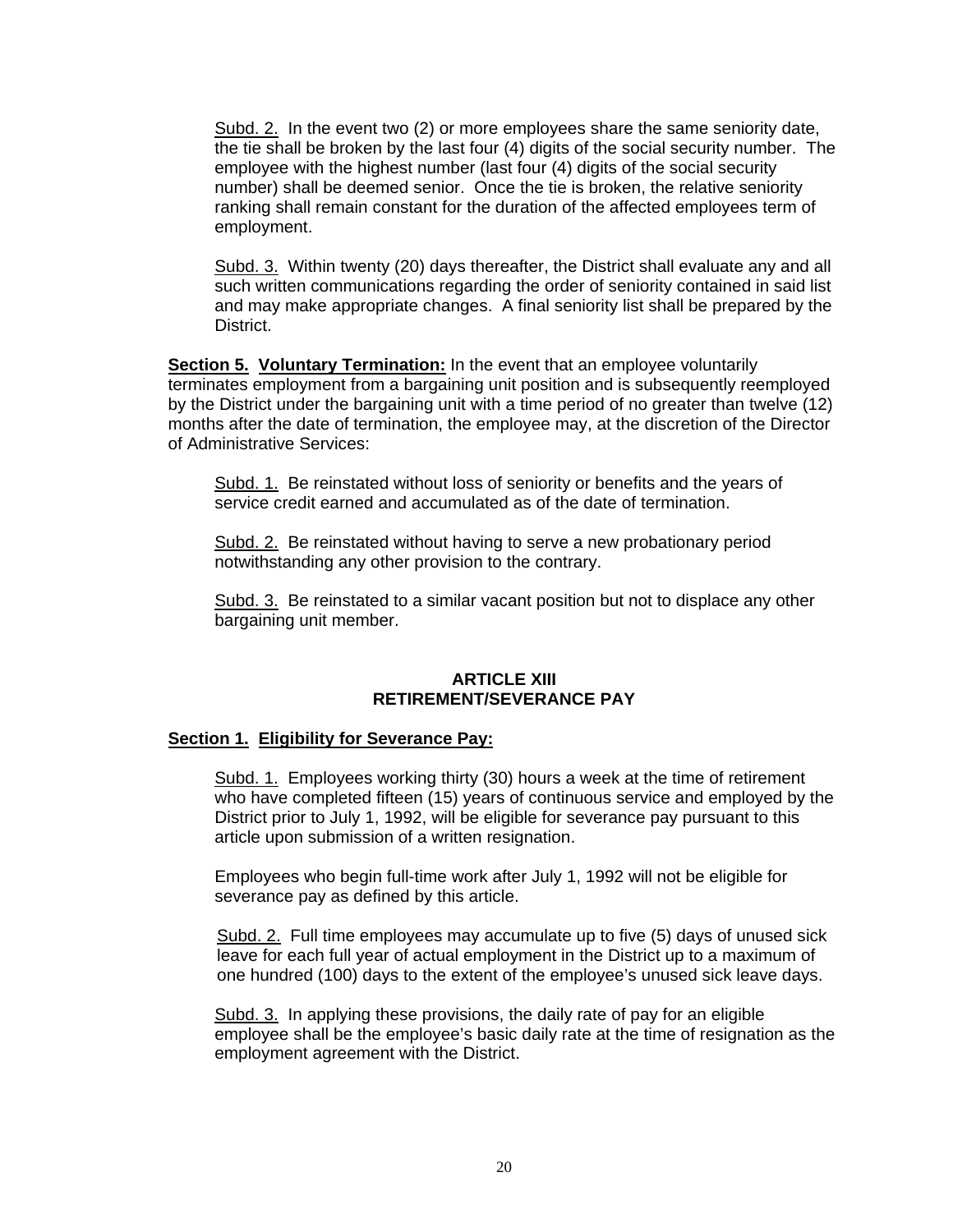**Section 2. Method of Payment:** Compensation for severance shall be paid by the District in the following manner. 100 percent shall be paid in the employee's name to the State of Minnesota Post Retirement Health Care Savings Plan. Payments shall be paid by the District in equal installments over a period of time not to exceed twenty-four (24) months. Payments shall be made as follows: one-third (1/3) by June 30 of the year of retirement, one-third (1/3) on the following January 1<sup>st</sup> and the final one-third (1/3) on the next January  $1^{st}$ .  $\Omega$  percent shall be paid in the employee's name to a 403b plan. Payments shall be paid by the District in equal installments over a period of time not to exceed twenty-four (24) months. Payments shall be made of one-third (1/3) by June 30 of the year of retirement, one-third  $(1/3)$  on the following January 1<sup>st</sup> and the final onethird  $(1/3)$  on the next January  $1<sup>st</sup>$ . If the employee dies with a portion of his/her compensation for unused sick leave unpaid, the full balance then due shall be paid to the employee's named beneficiary, if any, otherwise to the employee's estate**.**

**Section 3. Terminated Employment:** Severance pay shall not be granted to an employee who is terminated for cause.

**Section 4. Insurance Coverage After Retirement:** Retiring employees who are enrolled in the District's insurance plans may continue to participate in group insurance programs (health insurance, dental insurance, life insurance, supplemental life insurance) as permitted under the insurance policy provisions provided the employee pay the entire premium for such group insurance programs commencing with the beginning of the retirement (see District Website, Human Resources for specific coverage available). It is the responsibility of the employee to pay the monthly premium amounts in advance and on such dates as determined by the District/Third Party Administrator. The right to continue participation in such group insurance programs will discontinue upon the failure of the employee to pay the premiums to the District/Third party administrator, or the expiration of insurance availability under the insurance policy provisions. Since long-term disability insurance coverage replaces salary, and there is no salary for a retiree, long term disability insurance coverage is not available.

**Section 5. Post Retirement Health Care Savings Plan**: The School District shall provide an opportunity for the employees covered by this agreement to participate in a post retirement health care savings plan as authorized under MS 352.98.

#### **ARTICLE XIV DEFERRED COMPENSATION**

**Section 1. Participation:** A deferred compensation program is available to all employees of this unit through the District 112 School Board approved investment providers. All eligible employees may participate whether or not they have been in the district long enough to qualify for the matching program.

**Section 2. Deferred Compensation Matching Program:** All full-time employees (as defined by ARTICLE IX, Section 2) beginning their fourth (4th) year of employment in District 112 will be eligible to participate in the deferred compensation matching program.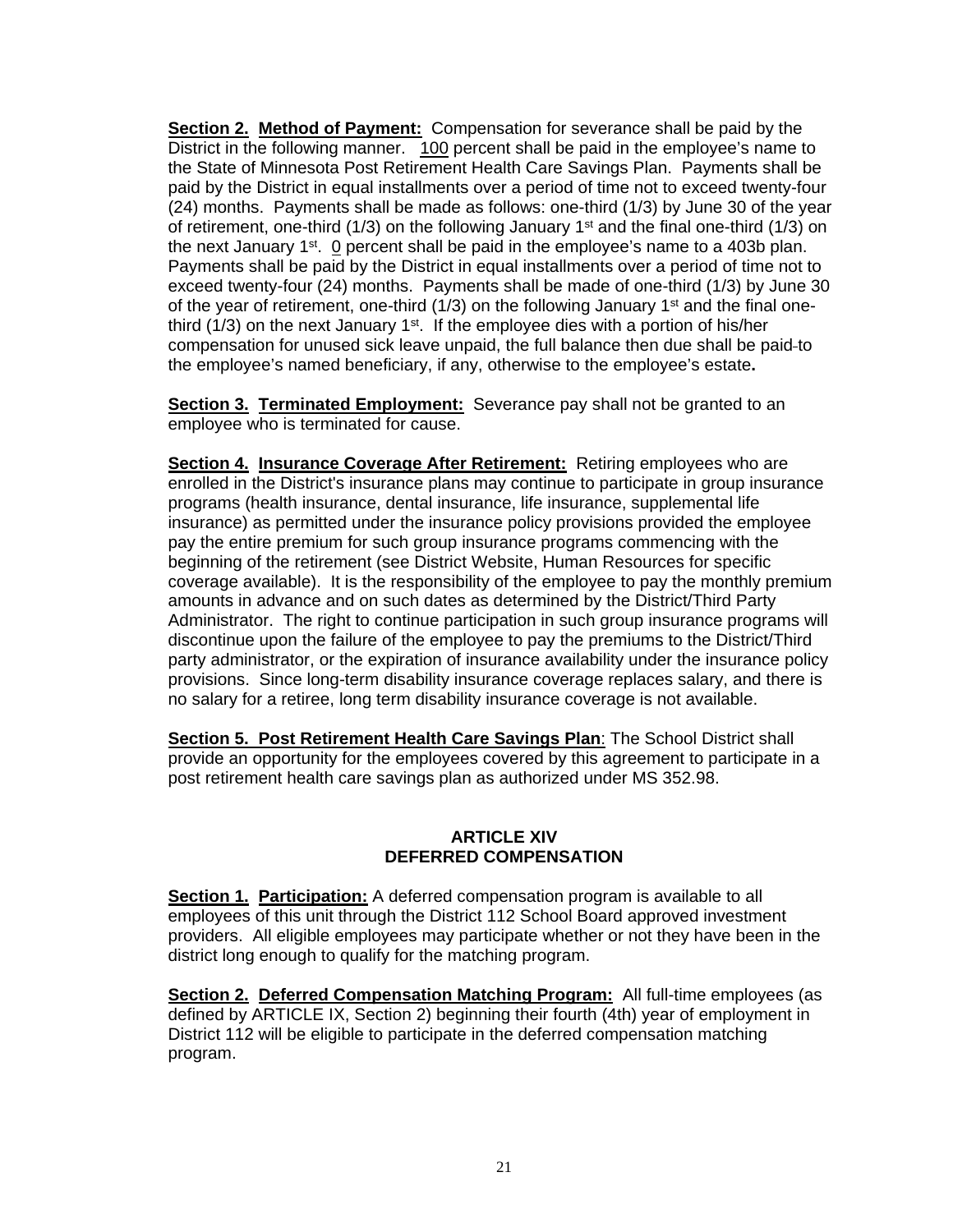Subd. 1. Eligible employees who began their employment in the District prior to July 1, 1990 are eligible to participate in the deferred compensation matching program in addition to the severance program. Should these employees participate in the deferred compensation matching program and become eligible for severance pay (pursuant to Article XIII), the total District 112 matching contribution (does not include accrued interest which is the property of the employee) will be subtracted from the severance amount with the employee receiving the net amount as severance. Should the District's contribution to the deferred compensation matching program exceed the employees eligible severance at the time of retirement, no severance payment will be due to the employee and the employee will retain the District match to his/her account.

Subd. 2. An eligible employee must notify the payroll office, in writing, of his/her intention to participate in the District's matching program and the amount of the employee's contribution. This notice shall continue from year to year at the specified amount unless the employee notifies the payroll office in writing of any change. Eligible employees may elect to participate in the District's matching program at the time of open enrollment (for the following contract year) or at any time during the eligible contract year.

Subd. 3. The District will pay its matching share of FICA and PERA taxes as provided for in the Minnesota Deferred Compensation legislation.

Subd. 4. District 112 will match eligible employee contribution in the following amounts:

|                                              | 2020-2021                            | 2021-2022         |
|----------------------------------------------|--------------------------------------|-------------------|
| <b>Years of Service</b>                      | <b>Maximum Matching Contribution</b> |                   |
| Beginning year 1 through 3                   | $=$ not eligible                     | $=$ not eligible  |
| Beginning year 4 through 10                  | $=$ up to \$515                      | $=$ up to \$515   |
| Beginning year 11 through $20 =$ up to \$885 |                                      | $=$ up to \$885   |
| Beginning year 21+                           | $=$ up to \$1060                     | $=$ up to \$1,060 |

Subd. 5. Employees on unpaid leave may not participate in the Deferred Compensation Matching Program.

Subd. 6. The provisions of this article are subject to all limitations relating to such plans as provided by law.

#### **ARTICLE XV PROBATIONARY PERIOD/DISCIPLINE/DISCHARGE/RESIGNATION**

#### **Section 1. Probationary Period:**

Subd. 1. Length: An employee in a regularly scheduled position under the provisions of this Agreement shall serve a probationary period not to exceed one hundred and twenty (120) working days of continuous service in the District.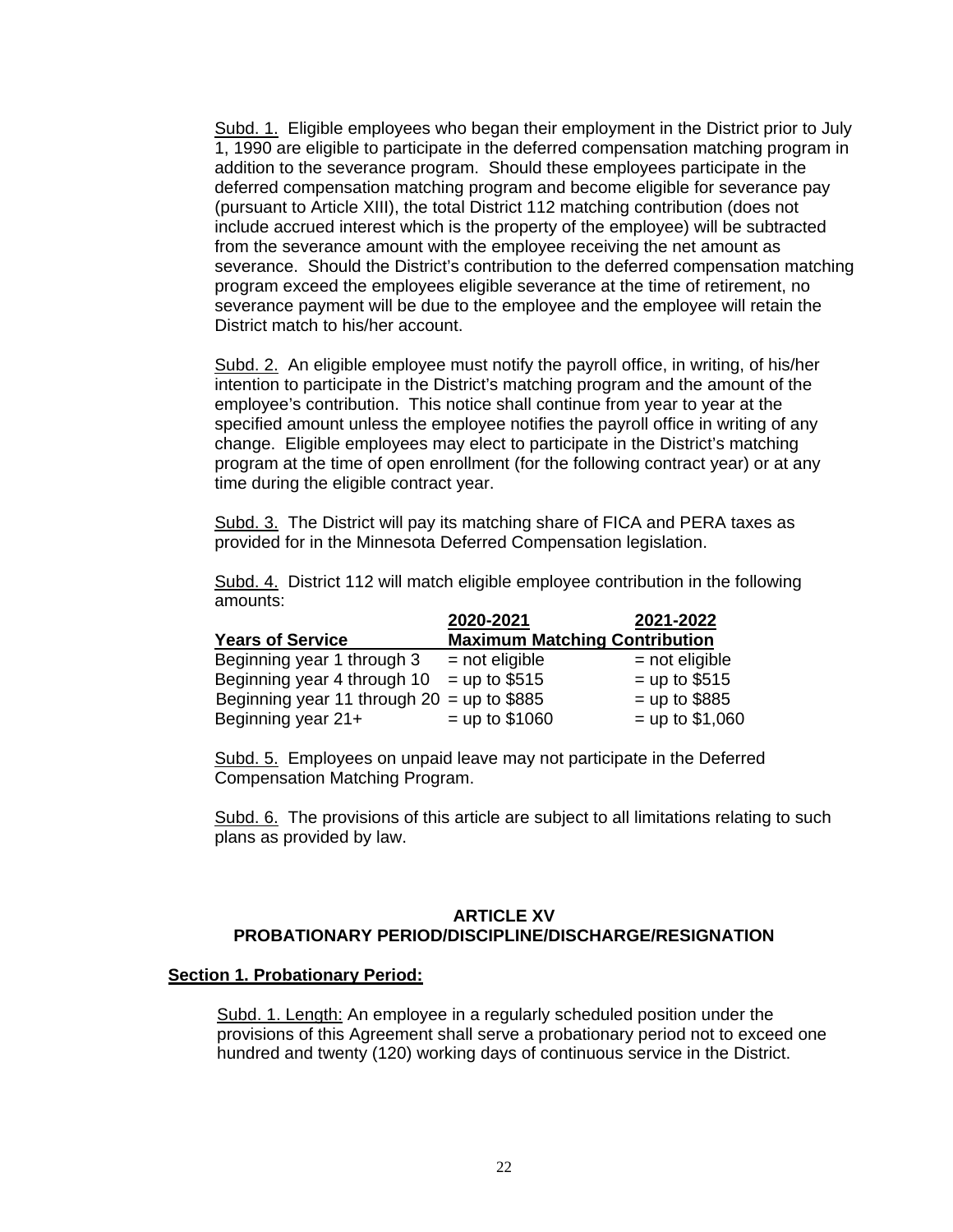Subd. 2. Performance and Discipline: During this probationary period, the District shall have the unqualified right to suspend without pay, discharge or otherwise discipline such employee. During this probationary period, the employee shall have no recourse to the grievance procedure, insofar as suspension, discharge or other discipline is concerned.

Subd. 3. Grievance: A probationary employee shall have the right to bring a grievance on any other provision of the Agreement alleged to have been violated.

Subd. 4. Temporary LOA Paraprofessional, Temporary or Long-Term Substitute Positions: Employees serving in a temporary LOA paraprofessional or temporary or long-term substitute position shall be considered probationary employees for the duration of their temporary assignment. Employees serving in a temporary LOA paraprofessional, temporary or long-term substitute position shall serve a one hundred and twenty (120) day probationary period if a regular position is assumed even if their temporary term of employment exceeds one hundred and twenty (120) days. If the position for which an employee was hired changes in status from temporary to regular, and the employee retains the position, the employee's date of hire for seniority purposes shall be the employee's original date of hire for the initial temporary position after completing this one hundred and twenty (120) day probationary period.

Subd. 5. Probationary Period: Change of Tier: In addition to the initial probationary period, an employee transferred or promoted to a different Tier shall serve a new probationary period of sixty (60) working days in any such new Tier. During this sixty (60) day probationary period, if the School District determines that the employee's performance in the new Tier is unsatisfactory, the School District shall have the right to reassign the employee to his/her former Tier.

Subd. 6. Completion of Probationary Period: An employee who has completed the probationary period may be suspended without pay, discharged or disciplined only for cause. An employee who has completed the probationary period and is suspended without pay, discharged or otherwise disciplined shall have access to the grievance procedure.

**Section 2. Resignation:** When an employee wishes to terminate his/her employment, he/she shall give two (2) weeks written notice. The written notice shall state the reason for the resignation and also state the last day of employment. If a two (2) week notice is not received, the District has the right to charge a fee of \$30 to cover the costs of finding a suitable replacement.

#### **Section 3. Employee Discipline:**

Subd. 1. Cause for Discipline: A non-probationary employee may be discharged, disciplined, and/or suspended without pay. The causes that may result in discipline include but are not limited to:

- 1. Unsatisfactory job performance
- 2. Stealing
- 3. Intoxication or using mood altering chemicals on the job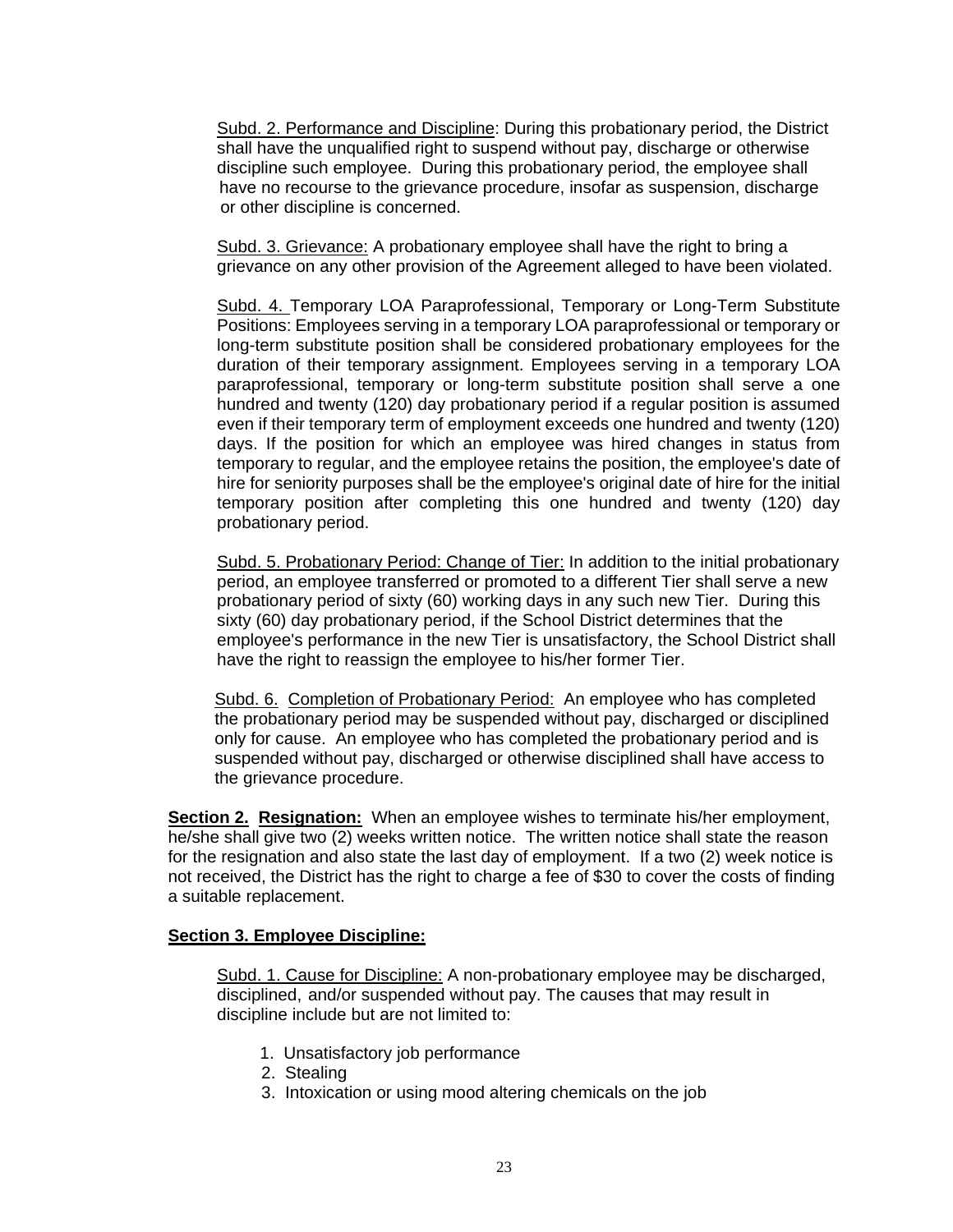- 4. Insubordination
- 5. Failure to report to work without proper notification
- 6. Misuse of benefits defined in this agreement
- 7. Misuse of the leave provisions of this Agreement
- 8. Violation of any District policy.

A meeting described in Subd. 2. below would usually precede such suspensions or termination. However, the employer reserves the right to suspend or discharge immediately under extreme and unusual circumstances.

Subd. 2. Employee Representation at Formal Meeting with Supervisors Regarding Unsatisfactory Performance of Duties:

- a. A meeting between a non-probationary employee and his/her supervisor during which a written letter or notice of deficiency is presented to the employee will entitle the employee to be informed of his/her right to have MSEA representation present.
- b. If the employee requests the presence of a MSEA/CSSA representative, the District will honor the request.
- c. No more than two (2) union representatives may be present.
- d. Any employee receiving written notification of unsatisfactory job performance may be suspended or discharged if the deficiencies in performance are not rectified within a reasonable length of time.

#### Subd. 3. Suspension and Discharge:

a. An employee may be suspended without pay or discharged for good and sufficient reason. Any such suspension or discharge is subject to the grievance procedure.

b. The suspension or discharge shall take effect upon receipt by the employee of the written notice from the Superintendent/designee. The suspension or discharge shall continue to be in effect for the time period provided in the written notice or as otherwise decided by the School District

#### c. Notice of Request for Hearing:

- 1. Suspension or discharge shall take effect upon written notification from the Superintendent/designee to the employee. This written notice shall contain the grounds for suspension or discharge.
- 2. At the time that the written statement of suspension or discharge is issued to the employee, he/she will be notified that he/she may make a written request for a hearing before the School Board to review the suspension or discharge. This written statement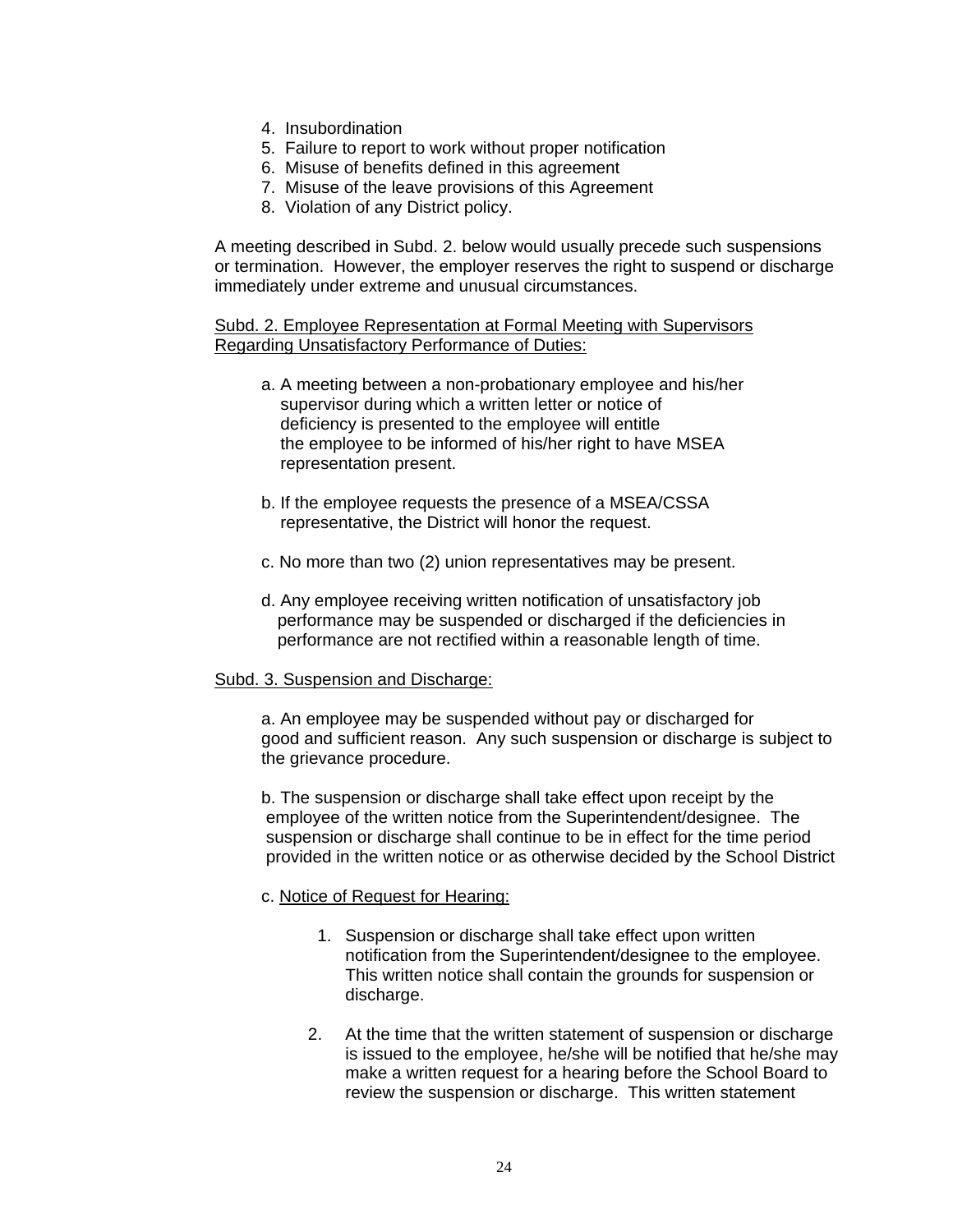requesting a hearing must be made to the School Board within ten (10) days after the receipt of the notification of suspension or discharge. If no hearing is requested within the ten (10) day period, it shall be deemed acquiescence by the employee to the suspension or discharge.

- 3. After a hearing before the School Board, the School Board shall have five (5) days to either reverse and set aside the suspension or discharge or uphold the suspension or discharge.
- 4. If the suspension or discharge is reversed, the employee shall be reinstated and compensated for salary lost during the period of suspension or discharge.
- 5. If the suspension or discharge is upheld, the employee shall have the right to invoke the grievance procedures set forth in the Agreement at the arbitration level. In order to move to arbitration, the employee must provide written notification of the intention to do so to the School Board or Superintendent within five (5) days after receipt of the School Board's decision following the hearing.

# **ARTICLE XVI GRIEVANCE PROCEDURE**

**Section 1. Grievance Definition:** The word "grievance" shall mean a written allegation by an employee resulting in a dispute or disagreement between the employee and the School District as to the interpretation or application of terms and conditions of employment insofar as such matters are contained in this Agreement.

**Section 2. Representation:** The employee, administrator, or School Board may be represented during any step of the procedure by any person or agent designated by such party to act in their behalf.

#### **Section 3. Definitions and Interpretations:**

Subd. 1. Extension: Time limits specified in this Agreement may be extended by mutual written agreement.

Subd. 2. Days: Reference to the word "days" regarding time periods in this procedure shall refer to working days. The term "working day" is defined as all weekdays not designated as holidays by state law.

Subd. 3. Computation of Time: In computing any period of time prescribed or allowed by procedures in this article, the date of the act, event, or default for which designated period of time begins to run shall not be included. The last day of the period so computed shall be counted, unless it is a Saturday, a Sunday or a legal holiday in which event the period runs until the end of the next day which is not a Saturday, a Sunday, or a legal holiday.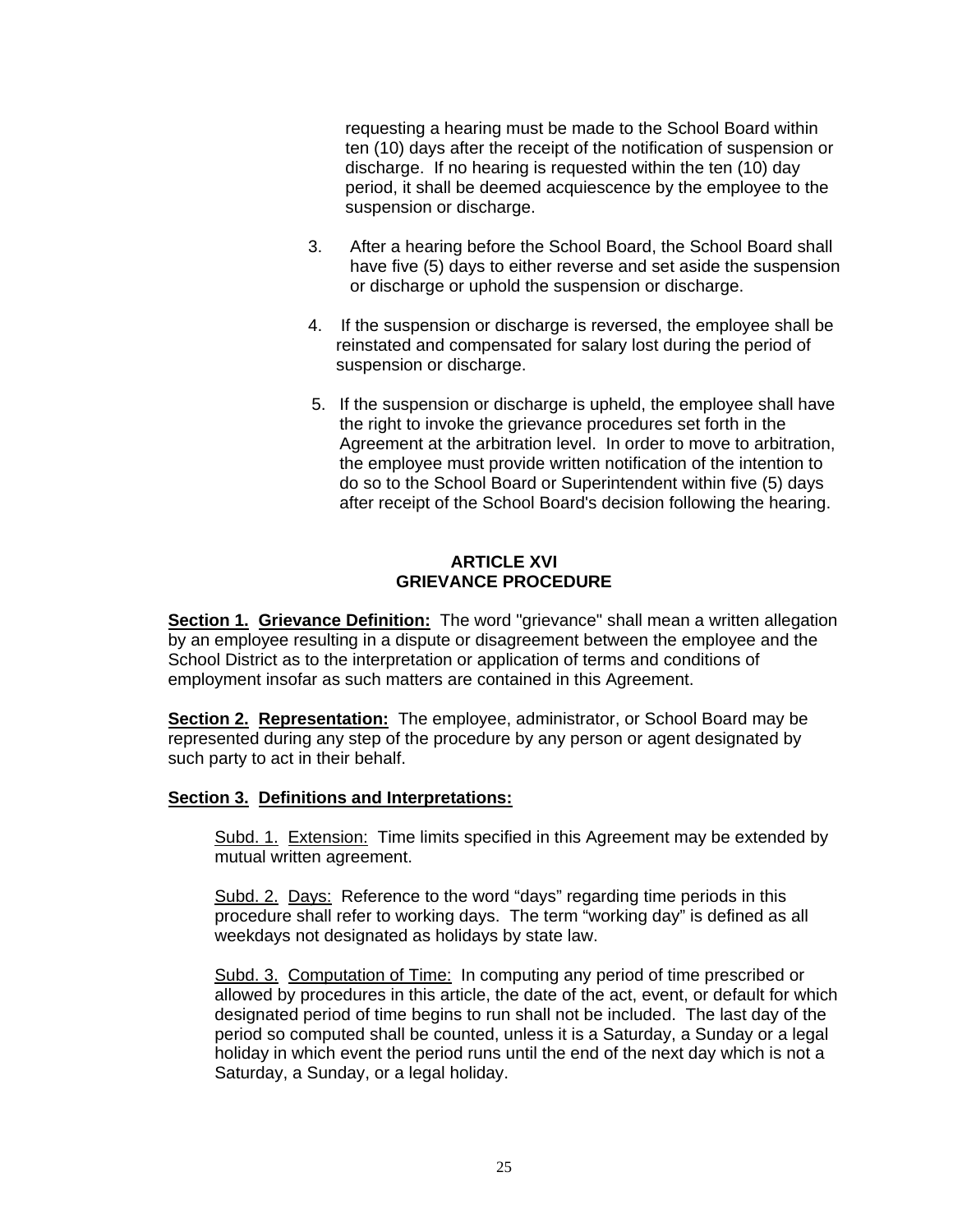Subd. 4. Filing and Postmark: The filing or service of any notice or document required by this Agreement shall be timely if it is personally served or if it bears a certified postmark of the United States Postal Service within the time period.

**Section 4. Time Limitations and Waiver:** Grievances shall not be valid for consideration unless the grievance is submitted in writing to the School District's designee, setting forth the facts and the specific provision(s) of the Agreement allegedly violated and the particular relief sought within twenty (20) days after the date that the event giving rise to the grievance occurred. Failure to file any grievance from one level to another within the time periods provided below shall constitute a waiver of the grievance. An effort shall first be made to adjust an alleged grievance informally between the employee and the School District's designee.

**Section 5. Resolution of Grievance:** The School Board and the employee shall attempt to resolve all grievances which may arise during the course of employment of any employee within the School District in the following manner:

Subd. 1. Level I: If the grievance is not resolved through informal discussions, the School District's designee shall give a written decision on the grievance to the parties involved within ten (10) days after receipt of the written grievance.

Subd. 2. Level II: In the event the grievance is not resolved in Level I, the decision rendered may be appealed to the Superintendent, provided such appeal is made in writing five (5) days after receipt of the decision in Level I. If a grievance is properly appealed to the Superintendent, the Superintendent or his/her designee shall set a time to meet regarding the grievance within fifteen (15) days after receipt of the appeal. Within ten (10) days after the meeting, the Superintendent or his/her designee shall issue a decision in writing to the parties involved.

**Section 6. School Board Review:** The School Board reserves the right to review any decision issued under Level I or Level II of this procedure at the request of the grievant or at its own instance provided the School Board or its representative notify the parties of its intention to review within ten (10) days after a decision in Level I or Level II has been rendered. In the event the School Board reviews a grievance under this section, the School Board reserves the right to affirm, reverse or modify such decision. A committee or representative(s) of the School Board may be designated by the School Board to hear the appeal at this Level, and report its findings and recommendations to the School Board. The School Board shall then render its decision.

**Section 7. Denial of Grievance:** Failure by the School Board or its representative to issue a decision within the time periods provided in this article shall constitute a denial of the grievance and the employee may appeal it to the next level.

**Section 8. Arbitration Procedures:** In the event that the employee and the School Board are unable to resolve any grievance, the grievance may be submitted to arbitration as defined below:

Subd. 1. Request: A request to submit a grievance to arbitration must be in writing signed by the aggrieved party, and such request must be filed in the Office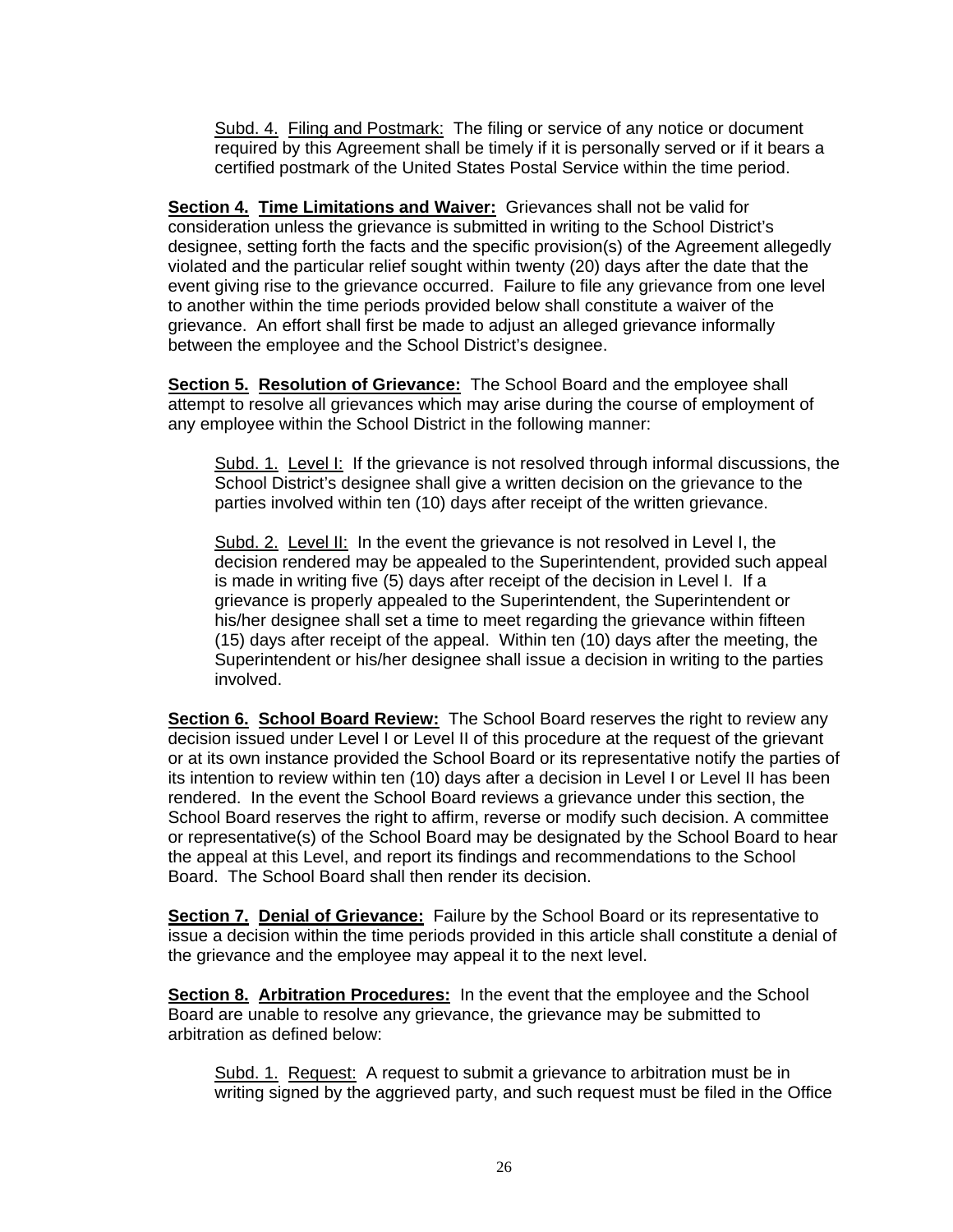of the Superintendent within ten (10) days following the decision in Level II or within ten (10) days after the decision of the School Board if the School Board reviews a decision pursuant to Section 6 above.

Subd. 2. Prior Procedure Required: No grievance shall be considered by the arbitrator which has not been first duly processed in accordance with the grievance procedure and appeal provisions.

Subd. 3. Selection of Arbitrator: Upon the prior submission of a grievance under the terms of this procedure, the parties shall, within ten (10) days after the request to arbitrate, attempt to agree upon the selection of an arbitrator. If no agreement on an arbitrator is reached, either party may request the Commissioner of the Bureau of Mediation Services (BMS) to submit a panel of seven (7) arbitrators to the parties, pursuant to P.E.L.R.A., providing such request is made within twenty (20) days after request for arbitration. The request shall ask that the panel be submitted within thirty (30) days after the receipt of said request. Within ten (10) days after receipt of the panel, the parties shall alternately strike names, and the remaining name shall be the arbitrator to hear the grievance. The order of striking shall be determined by lot. Failure to agree upon an arbitrator or the failure to request an arbitrator from the BMS Commissioner within the time periods provided in this article shall constitute a waiver of the grievance. Subd. 4. Submission of Grievance Information:

- a) Upon appointment of the arbitrator, the association shall within five (5) days after notice of appointment forward to the District submission of the grievance which shall include the following:
	- 1. the issues involved;
	- 2. statement of the facts;
	- 3. position of the grievant;
	- 4. the written documents relating to Section 5 above.
- b) If upon review of the material submitted under a), the position of the Association is unclear to the District, the District may request clarification of the Association's position.
- c) The District may make a similar submission of information relating to the grievance either before or at the time of hearing.

Subd. 5. Hearing: The grievance shall be heard by a single arbitrator and both parties may be represented by such person or persons as they may choose and designate, and the parties shall have the right to a hearing at which time both parties will have the opportunity to submit evidence, offer testimony, and make oral or written arguments relating to the issues before the arbitrator. The proceeding before the arbitrator shall be a hearing denovo.

Subd. 6. Decision: Decisions by the arbitrator in cases properly brought before him/her shall be final and binding upon the parties, subject, however, to the limitations of arbitration decisions as provided by the P.E.L.R.A. of 1971, as amended.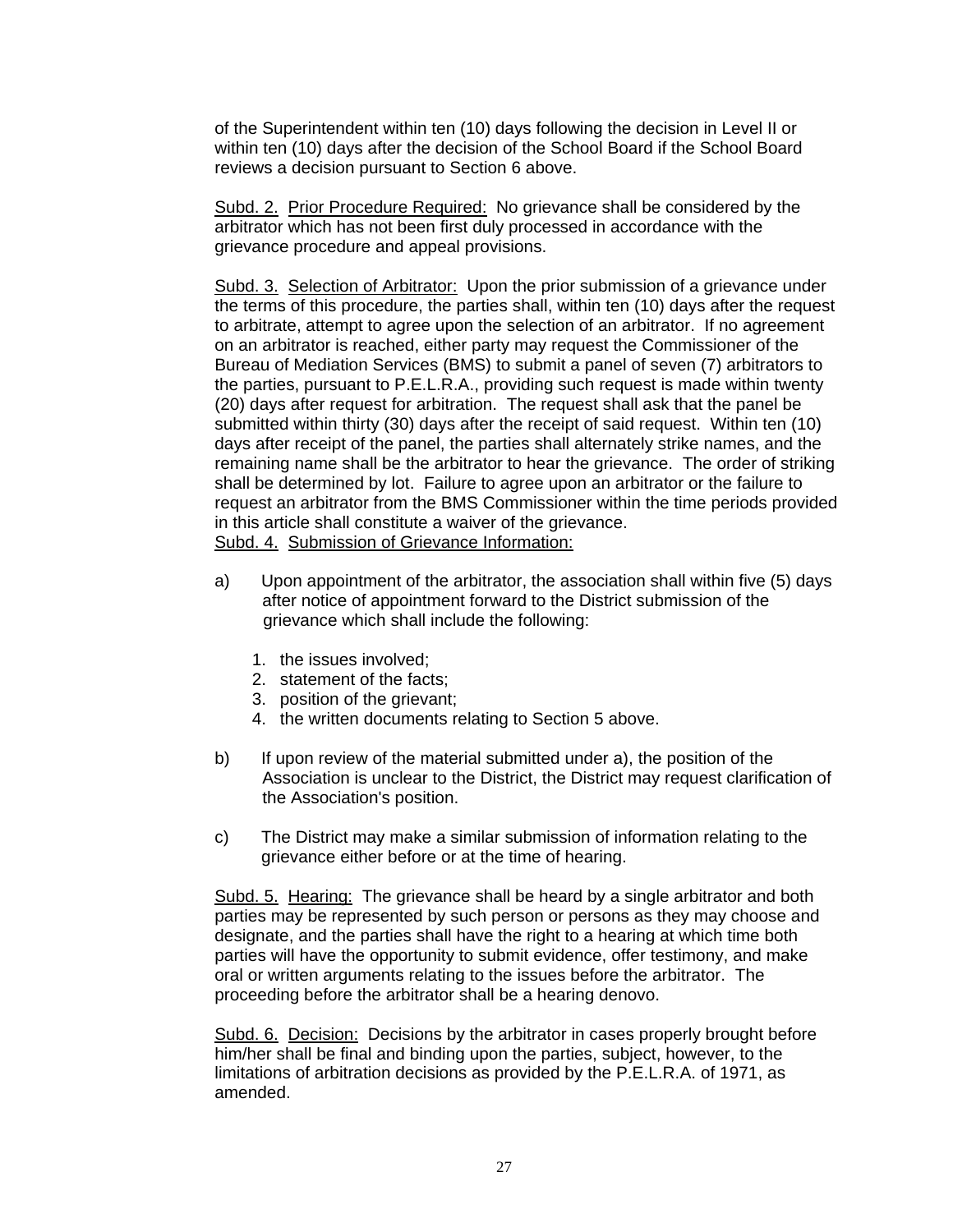Subd. 7. Expenses: Each party shall bear its own expenses in connection with arbitration including expenses relating to the party's representatives, witnesses, and any other expenses which the party incurs in connection with presenting its case in arbitration. A transcript or recording of the hearing shall be made at the request of either party. The parties shall share equally the fees and expenses of the arbitrator and the cost of the transcript or recordings if the parties mutually agree are necessary for the conduct of the arbitration. However, the party ordering a copy of the transcript shall pay for such copy.

Subd. 8. Jurisdiction: The arbitrator shall have jurisdiction over disputes or disagreements relating to grievances properly before the arbitrator pursuant to the terms of this procedure. The jurisdiction of the arbitrator shall not extend to proposed changes in terms and conditions of employment as defined herein and contained in this written Agreement; no shall an arbitrator have jurisdiction over any grievance which has not been submitted to arbitration in compliance with the terms of the grievance and arbitration procedure as outlined in this article; nor shall the jurisdiction of the arbitrator extend to matters of inherent managerial policy, which shall include but are not limited to such areas of discretion or policy as the functions and programs of the District, its overall budget, utilization of technology, the organizational structure, and selection and direction and number of personnel. In considering any issue in dispute, the arbitrator's order shall give due consideration to the statutory rights and obligations of the School Board to efficiently manage and conduct its operation within the legal limitations surrounding the financing of such operations.

## **ARTICLE XVII MISCELLANEOUS**

**Section 1. Pay Dates:** Pay dates shall be on the fifteenth (15th) and last day of each month. The timing of the payment of wages is governed by M.S.181.101.

# **Section 2. Payroll Options 20/24:**

The annual salary for all employees in this bargaining unit will be paid in twenty-four (24) equal payments (September-August), unless the employee has provided the appropriate documentation to the Human Resources Department that they have elected the 20 pay option (September-June). The payroll option chosen by the employee remains in place until the employee provides the appropriate documentation that they wish to change their payroll option. An employee who wishes to change their payroll option must submit the appropriate documentation to the Human Resources Department by June 30 to be in effect for the following September. New employees hired on or after July 1, will receive a payroll election form through the orientation process.

**Section 3. Direct Deposit:** As of July 1, 1998, all employees shall be paid through direct deposit.

**Section 4. Per Diem and Mileage Reimbursement:** The per diem allowance for all employees will meet IRS guidelines as specified by School Board policy. All claims will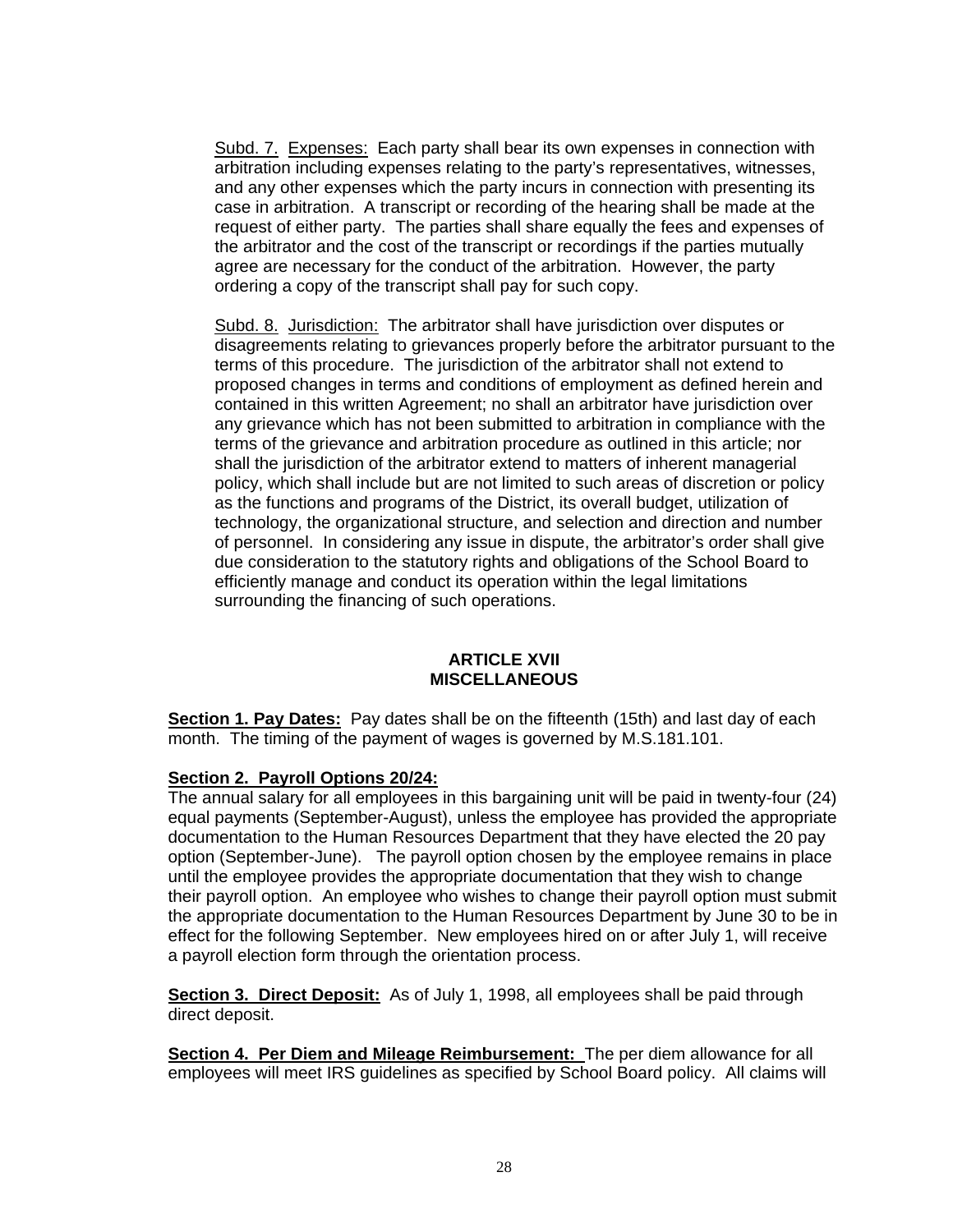be verified and processed through the Finance Department. Reimbursement shall be consistent with School Board policy.

**Section 5. Professional Development Fund:** A professional development fund of \$50,000 per fiscal year (July 1-June 30) shall be provided for the Student Support Services Personnel. Professional development funds may be used for the following upon mutual agreement of Professional Support Services Personnel/Designee and the District/Designee.

- a. Compensation for training provided by the District or outside resources
- b. Conventions, seminars and workshops related to the employee's position (Federal per diem guidelines shall apply).
- c. Tuition for training or college courses related to the employees position and/or advancement.
- d. Compensation for serving on the District Benefits and/or Safety Committee.
- e. Other professional development opportunities deemed appropriate and approved by the Professional Support Services Personnel/Designee and the District/Designee

## **ARTICLE XVIII DURATION**

**Section 1. Term and Reopening Negotiations:** This Agreement will remain in full force and effect for a period commencing on July 1, 2020 through June 30, 2022 and thereafter until modifications are made pursuant to 28 P.E.L.R.A. If either party desires to modify or amend this Agreement, at its expiration, it should give written notice of such intent pursuant to P.E.L.R.A. Unless otherwise mutually agreed, the parties shall not commence negotiations more than ninety (90) days prior to the expiration of the Agreement.

**Section 2. Effect:** This Agreement constitutes the full and complete Agreement between the District and the exclusive representative representing the Chaska Student Support Association. The provisions of this Agreement relating to terms and conditions of employment supersede any and all prior Agreements, resolutions, practices, School District polices, rules and regulations concerning terms and conditions of employment inconsistent with these provisions.

**Section 3. Finality:** Any matters relating to the current Agreement term whether or not referred to in this Agreement, shall not be open for negotiations during the term of this Agreement.

**Section 4. Severability:** The provisions of this Agreement shall be severable, and if any such provision or the application of any such provision under any circumstances is held invalid, it shall not affect any other provisions of this Agreement or the application of any provision.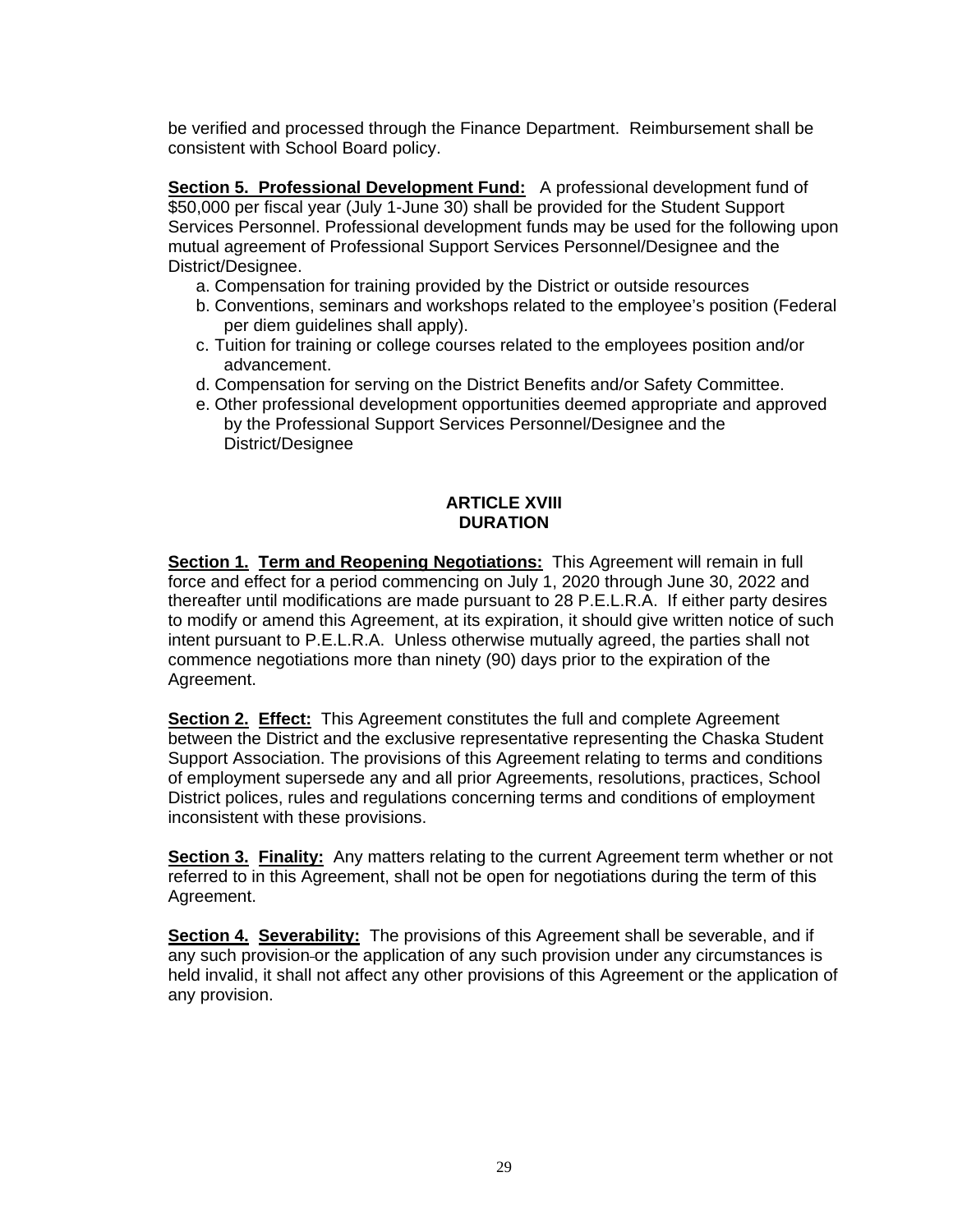IN WITNESS THEREOF, the parties have executed this Agreement as follows:

For: Minnesota School Employees Association (Chaska Student Support Association)

 $202$ Debra Beckler

**MSEA Representative** 

Michelle Sandeen **Chief Steward** 

Karen Beaton

Negotiator

Susan Cole Negotiator

 $\alpha$  $\circ$ 

 $\lambda$ 

Eileen Domier Negotiator

For: Independent School District 112

**Jeff Ross** 

**Board Chair** 

Amy Logue Board Vice Chair/Board Clerk

Lisa Savles-Adams Superintendent

**Jim O'Connell** Director of Administrative Services

Board Approval: December 7, 2020